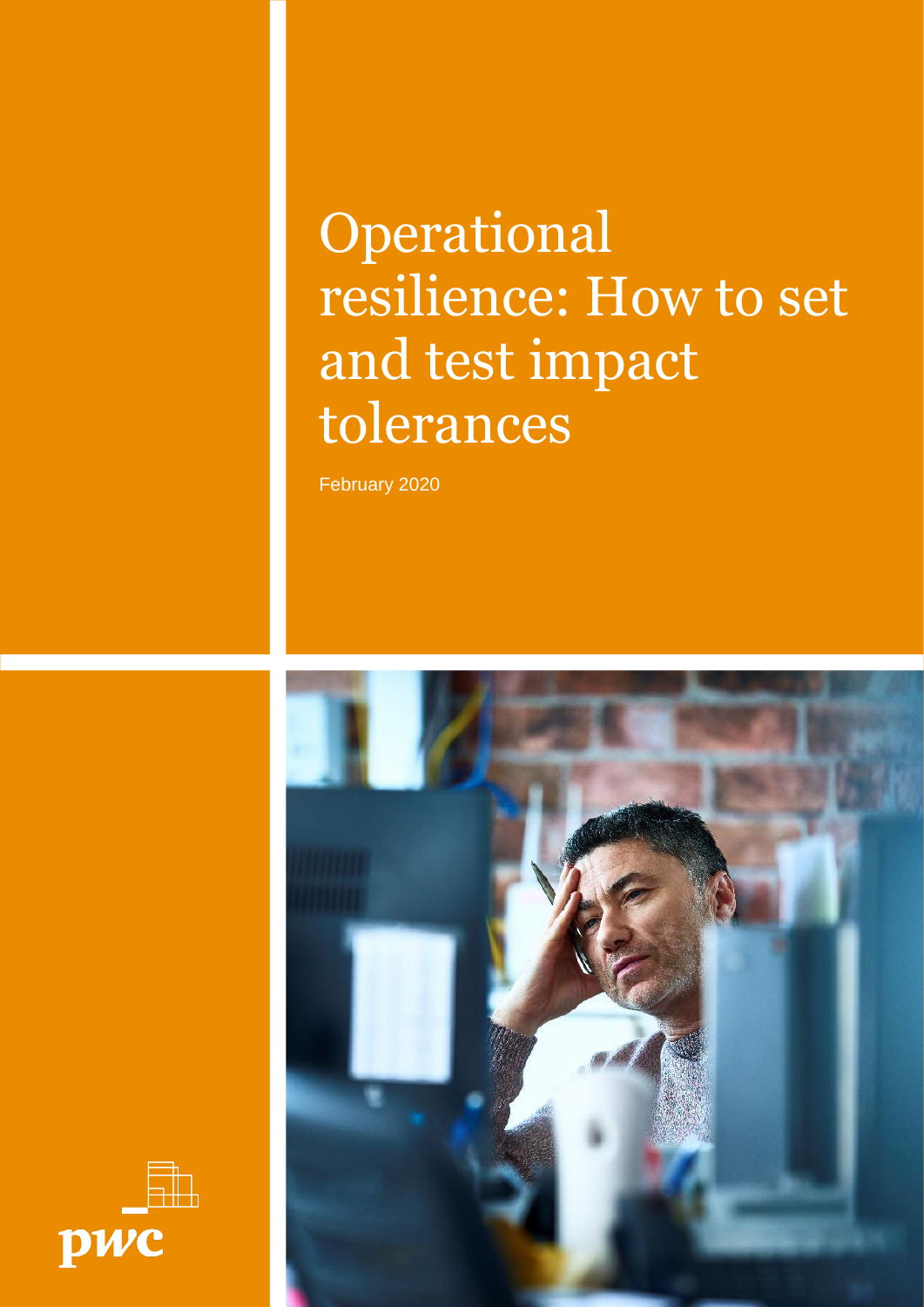# **Contents**

| Introduction to operational resilience                       | 1            |
|--------------------------------------------------------------|--------------|
| Introduction to impact tolerances                            | $\mathbf{2}$ |
| Our approach to setting impact tolerances and testing them   | 3            |
| Introduction to the bridge analogy                           | 3            |
| Stage 1 - Identify and map services                          | 4            |
| Stage 2 - Gather baseline data                               | 5            |
| Stage 3 - Set impact tolerances                              | 6            |
| Stage 4 – Scenario test                                      | 8            |
| Stage 5 - Ongoing governance                                 | 11           |
| <b>Group business services</b>                               | 14           |
| Regulatory timeline - next steps                             | 15           |
| <b>Final thoughts</b>                                        | 15           |
| Annex 1: A comparison of impact tolerances and risk appetite | 16           |
| Annex 2: How we help our clients                             | 17           |
|                                                              |              |

## **Foreword**

This is a revised version of a white paper, originally published in October 2019, to reflect the consultation papers issued by the UK supervisory authorities on 5 December 2019 as well as our experience in working with clients on this subject. While the overall methodology remains the same, the update now includes excerpts of the consultation papers to increase firms' understanding of key concepts.

Until the point at which final policy statements are published by the supervisory authorities, the definitions and guidance remains draft. The content of this white paper will therefore evolve further in 2020.

Clic[k here](https://www.pwc.co.uk/industries/financial-services/regulation/understanding-regulatory-developments/uk-supervisory-authorities-reveal-more-on-how-firms-should-build-their-operational-resilience.html) to access a summary of the main points from the consultation papers.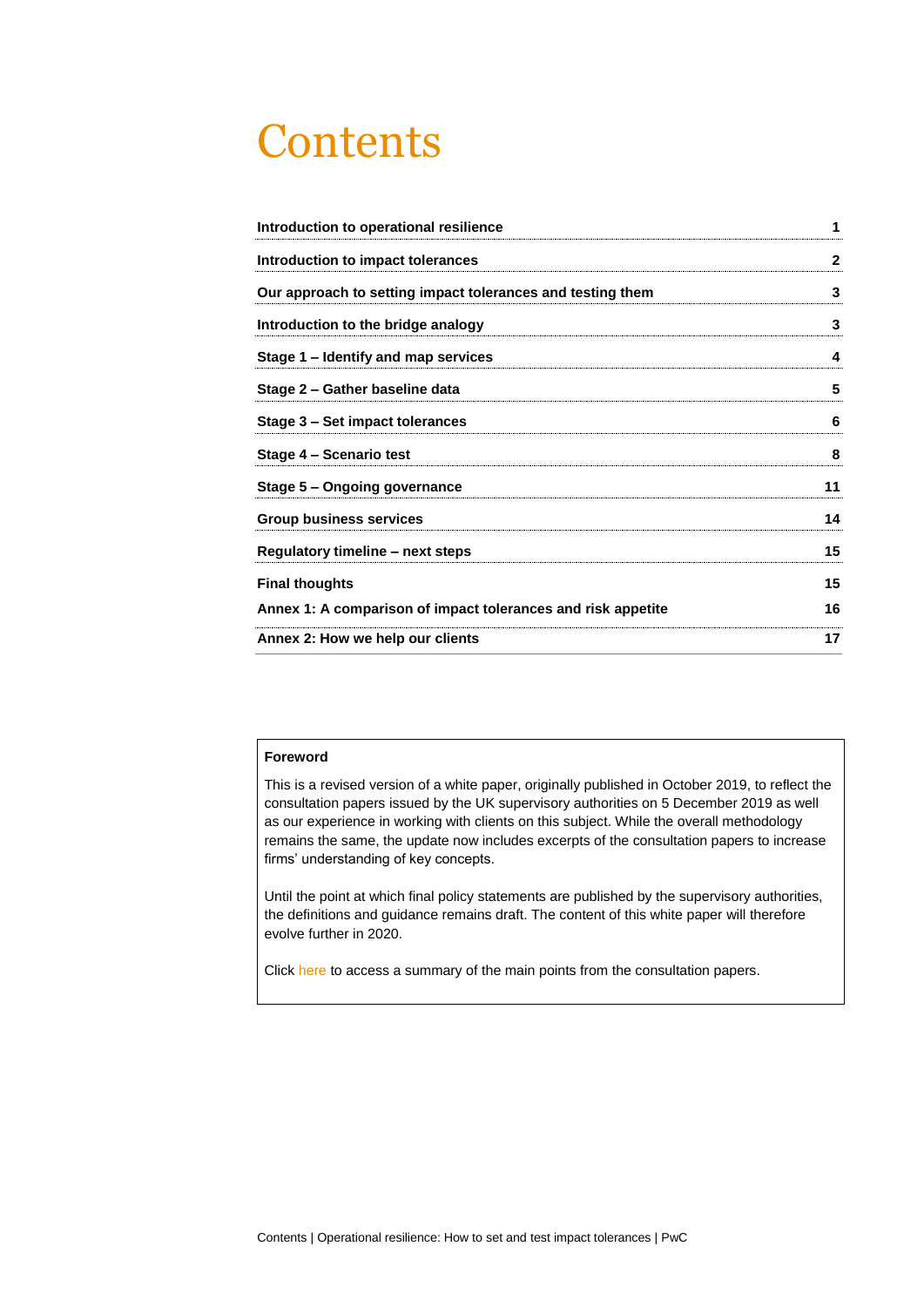# <span id="page-2-0"></span>Introduction to operational resilience

With the 2018 publication of a joint [discussion paper](https://www.bankofengland.co.uk/-/media/boe/files/prudential-regulation/discussion-paper/2018/dp118.pdf?la=en&hash=4238F3B14D839EBE6BEFBD6B5E5634FB95197D8A)<sup>1</sup> (DP) on operational resilience by the Bank of England, Prudential Regulation Authority and the Financial Conduct Authority (together the 'supervisory authorities'), the topic of operational resilience was pushed firmly toward the top of the agenda for boards and senior management of financial institutions and financial market infrastructures, FMIs, (hereafter referred to as 'firms'). The DP set out a structure for improving the operational resilience of all firms in the financial services sector, and was the first document by national competent authorities to put forward ideas on delivering a holistic approach to operational resilience.

UK supervisory authorities' definition of operational resilience: the ability of firms and FMIs and the financial sector as a whole to prevent, adapt, respond to, recover and learn from operational disruptions.

Since then many firms have started to shift their thinking in line with the principles in the DP, even though this has not yet been translated into final rules. In many cases, this is because supervisory authorities have been calling upon them to do so; however, firms also recognise the commercial imperative for action. In December 2019 the supervisory authorities published a suite of consultation papers including draft policy and supervisory statements aligned to their respective objectives<sup>2</sup>.

Firms are expected to improve their operational resilience through:

- i. Prioritising the things that matter (identify important business services and map their delivery)
- ii. Setting clear standards for operational resilience (referred to as impact tolerances)
- iii. Investing to build resilience (so they can remain within impact tolerances).

The proposed transition arrangements indicate that firms 'must be able to remain within their impact tolerances as soon as reasonably practical, but no later than three years after the rules come into effect'<sup>3</sup> . If the final policy is published by the end of 2020, with a 12 month implementation period, this would mean the end of 2024 at the latest. The time to act is now.

#### **Proposed scope of the new policy guidelines**

Whereas the 2018 discussion paper suggested that all financial services firms could be in scope, the FCA CP<sup>4</sup> suggests a narrower scope of firms made up of:

- c. 1,050 banks, building societies, PRA designated investment firms, Solvency II firms, Recognised Investment Exchanges, Enhanced scope SM&CR firms and third-country branches
- c. 1,100 Payments Institutions, Register Account Information Service Providers and Electronic Money Institutions.

In addition the policy changes would apply to the FMIs supervised by the Bank of England. Firms not in scope may choose to adopt the guidelines on a voluntary basis; but at the very least they are expected to meet their existing operational resilience obligations.

It is clear that impact tolerances are the centrepiece of the supervisory authorities' framework on operational resilience. Our work over the last 7 years has helped clients and regulators to shape their views on this topic. This PwC white paper provides a structured way of defining and testing them.

It should be remembered that the supervisory authorities may well change aspects of their proposals following the consultation period, so the content of this white paper may evolve further in line with fresh guidance.

<sup>&</sup>lt;sup>1</sup> 'Building the UK financial sector's operational resilience' (PRA DP01/18; FCA DP18/4)

<sup>&</sup>lt;sup>2</sup> For a summary please read: ['PwC Hot topic:](https://www.pwc.co.uk/industries/financial-services/regulation/understanding-regulatory-developments/uk-supervisory-authorities-reveal-more-on-how-firms-should-build-their-operational-resilience.html) UK supervisory authorities reveal more on how firms should build their operational resilience'

<sup>3</sup> FCA paper CP19/32, section 5.23

<sup>4</sup> FCA paper CP19/32, Annex 2 – Cost Benefit Analysis, point 27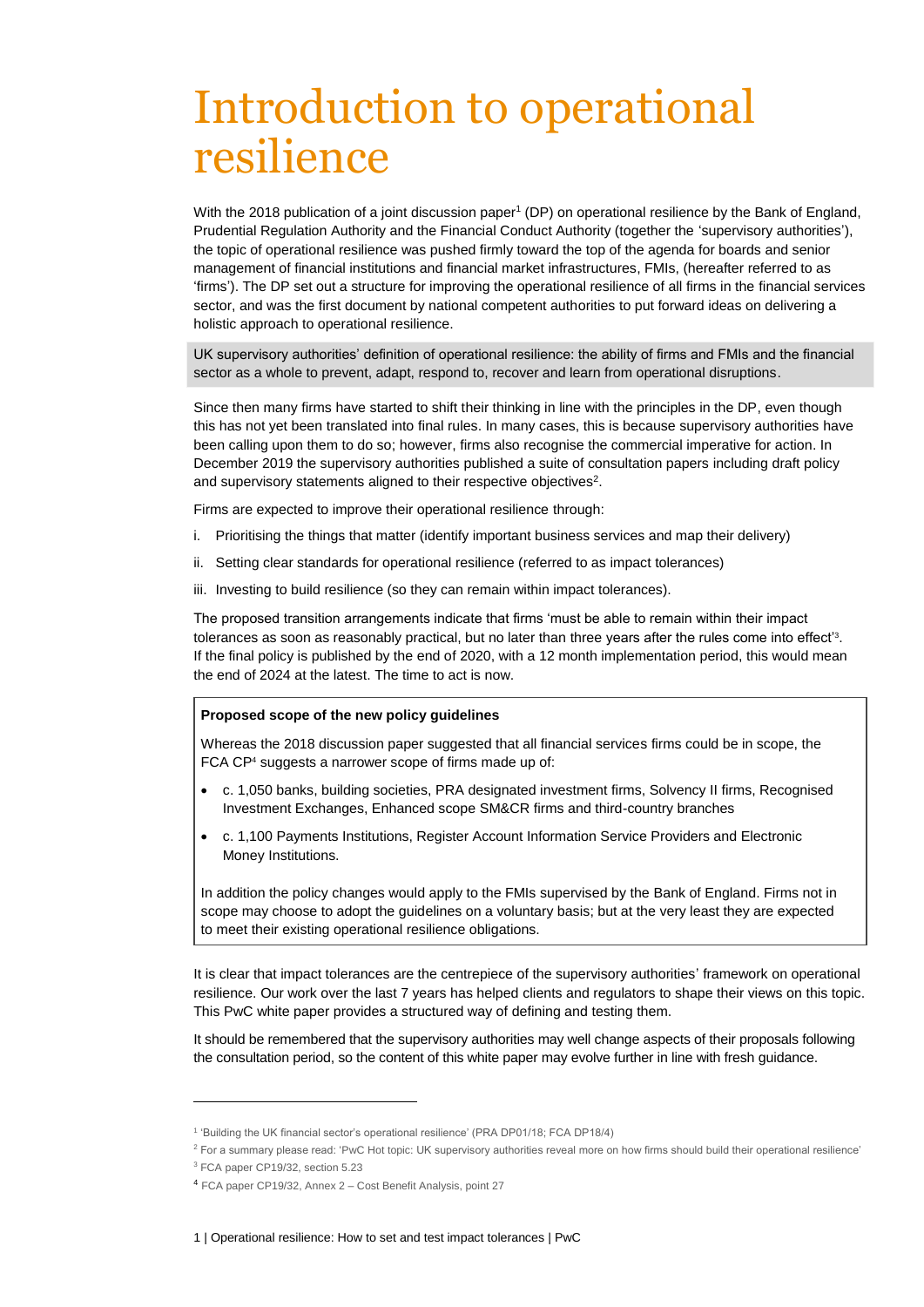### <span id="page-3-0"></span>**Introduction to impact tolerances**

**Impact tolerance**: The maximum tolerable level of disruption to an important business service, including the maximum tolerable duration of a disruption<sup>5</sup>.

The consultation papers reveal much more detail on the regulators' views of impact tolerances:

- Setting impact tolerances is a tool for planning and discovery purposes.
- Firms should set them at least annually for their important business services and important *group* business services.
- Firms should identify specific metrics for the maximum tolerable level of disruption. These should be measures that identify: harm to consumers or market participants; harm to market integrity; threat to policyholder protection; threat to safety and soundness; or threat to financial stability.
- An impact tolerance should relate to a single disruption as the concept is designed to identify how quickly a firm should be able to restore delivery of service after disruption. In the context of setting impact tolerances, firms are not expected to consider the cumulative impact of multiple incidents over, say, a 12 month period. However, this is relevant in the context of good risk management.
- Dual-regulated firms will be expected to set and manage up to two impact tolerances for each of their important business services: one at the first point at which there is an intolerable level of harm to consumers or market integrity (FCA); and another at the first point at which financial stability, a firm's safety and soundness, or policyholder protection is put at risk (BoE/PRA).
- In such instances regulators recognise that it may be appropriate for firms to focus on the impact tolerance which has the shortest duration when prioritising actions; but the 'other' regulator will expect to see that scenarios have been considered that may test the longer tolerance even if the mitigants are similar.
- Firms should not set their tolerances at excessively high levels, which is likely to suggest that they are able to manage service continuity within them for all scenarios without any investment.

In addition, the draft policy and supervisory statements include factors which firms should consider when setting impact tolerances with significant crossover into those to determine which business services are important<sup>6</sup>.

Such additional detail will undoubtedly help firms to start working on their impact tolerances, but the exercise will still prove to be challenging, especially for dual-regulated firms which need to understand the hierarchy of potential tolerances which could be set, and managing against multiple reference points.

Annex 1 includes a comparison of impact tolerance and risk appetite.

<sup>5</sup> Building operational resilience: impact tolerances for important business services ('Joint CP cover paper'), section 3.5

<sup>6</sup> FCA CP19/32, Appendix 1 Draft Handbook Text, 15A.2.7 and PRA CP29/19 Appendix 3 Draft Supervisory Statement, 2.5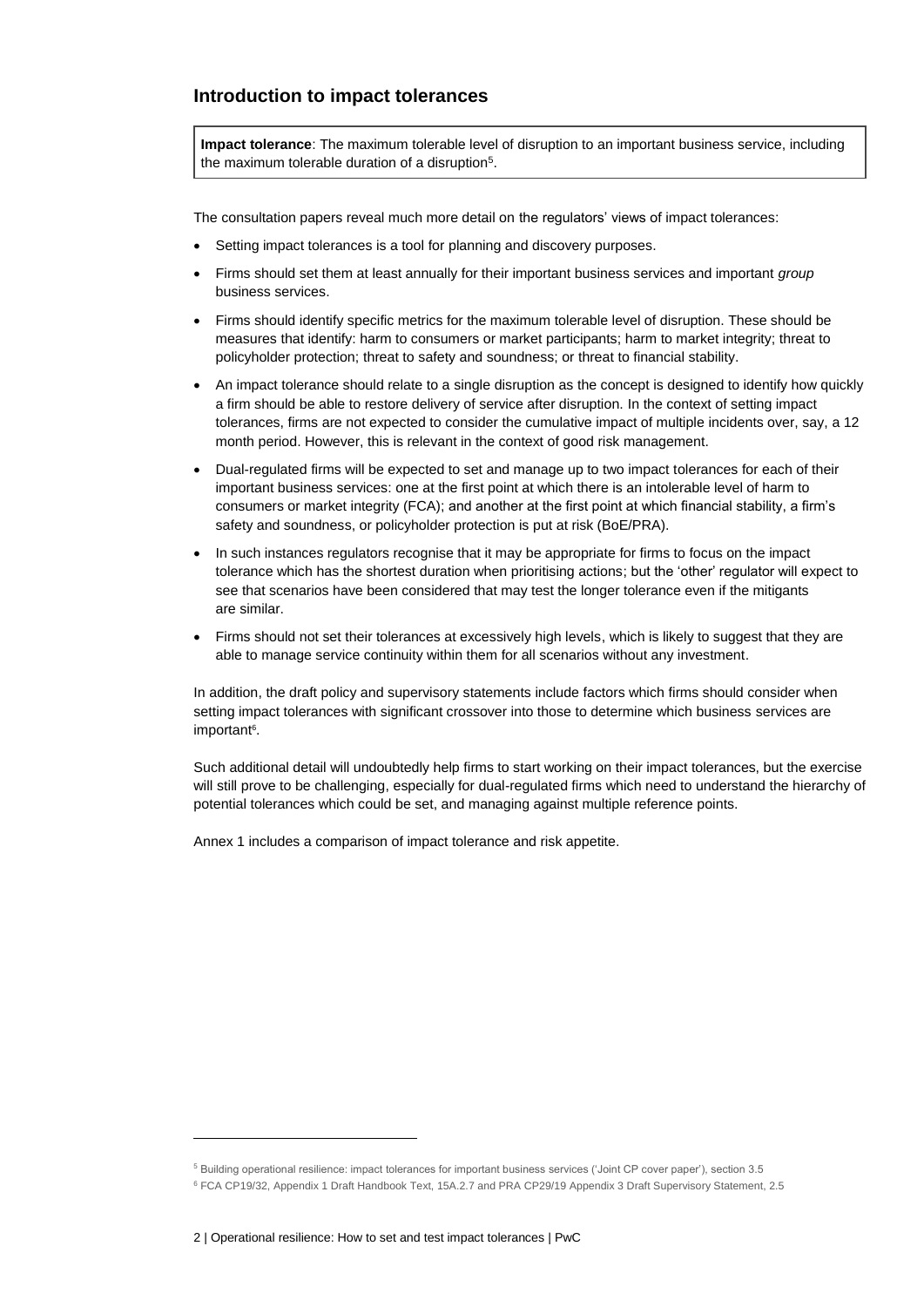# <span id="page-4-0"></span>**Our approach to setting impact tolerances and testing them**

Through the experience we have gained in working with clients on this topic, and in discussions with regulators, we have formulated a five stage approach for firms to set their impact tolerances and test their ability to remain within them. The first stage, 'identify and map services', is considered a prerequisite for firms looking to set impact tolerances. This white paper describes what is involved in each stage.

| Develop self-assessment document                                                                            |                                                                                      |                                                                                                                       |                                                                                                                       |                                                                                                                      |  |
|-------------------------------------------------------------------------------------------------------------|--------------------------------------------------------------------------------------|-----------------------------------------------------------------------------------------------------------------------|-----------------------------------------------------------------------------------------------------------------------|----------------------------------------------------------------------------------------------------------------------|--|
| <b>Identify and map</b><br><b>services</b><br>(pre-requisite)                                               | <b>Gather baseline</b><br>data                                                       | <b>Set impact</b><br>tolerances                                                                                       | <b>Scenario test</b>                                                                                                  | 5<br><b>Ongoing</b><br>governance                                                                                    |  |
| Determine which<br>business services<br>are 'important' and<br>map the resources<br>to support<br>delivery. | Gather data to<br>show the day-to-<br>day functioning of<br>the business<br>service. | Assess how a<br>disruption may<br>impact end users<br>of the business<br>service and<br>propose impact<br>tolerances. | Test the firm's<br>ability to manage<br>service delivery<br>within impact<br>tolerances in<br>different<br>scenarios. | Develop a testing<br>programme and<br>monitoring regime<br>for ongoing<br>assurance.<br>Sign off<br>self-assessment. |  |

We have developed a bridge analogy to illustrate how these five stages can be delivered.

#### <span id="page-4-1"></span>**Introduction to the bridge analogy**

Consider a firm that owns a one-way bridge across a river to enable people to drive from one side to the other. The firm identifies an important **business service** it provides as: **crossing the river**.

Each vehicle crossing the bridge represents a **transaction,** and drivers pay a fee (a toll) to do so.

The total **capacity** of the business service is limited to four lanes and is represented by how many vehicles can cross at any given time. **Disruption** to the bridge may force the firm to close one or more lanes, impacting the ability of vehicles to cross and limiting the capacity of the service.

The firm can **communicate** with customers in various ways including smart motorway signs and local media.

We will also assume a parallel to the financial services regime and assume that the **firm is regulated by two authorities**: one focused on the potential harm to consumers; and the other focused on the firm's financial viability and the stability of the market.

We will apply this analogy to the five stages to show how this firm could define its impact tolerance.

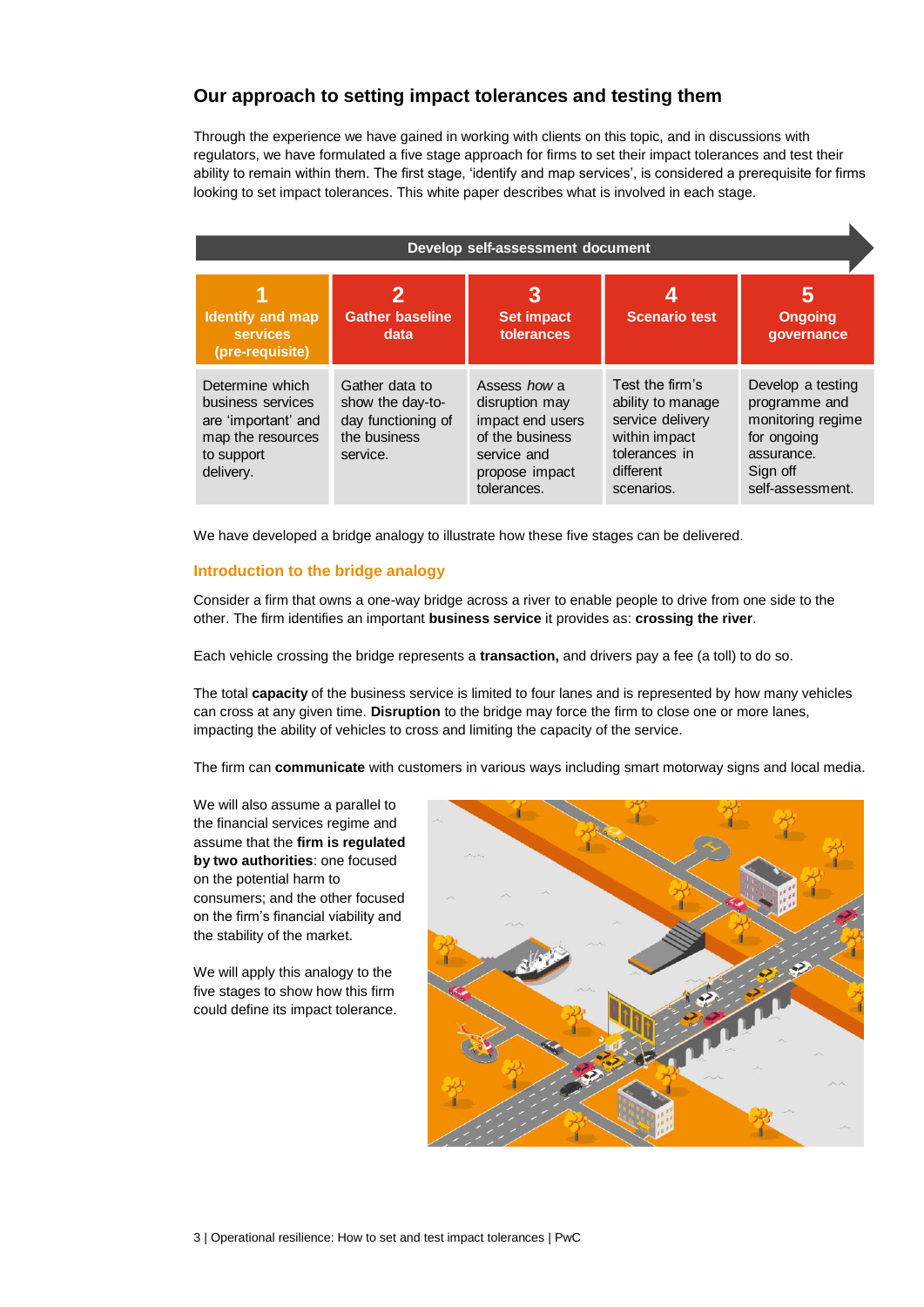#### <span id="page-5-0"></span>**Stage 1 – Identify and map services**

A prerequisite to starting work on impact tolerances is to identify, at a firm level<sup>7</sup>, at least one important business service. A methodical way to approach this would be to identify the full universe of business services a firm delivers to its customers and use a set of criteria to shortlist those which are 'important'. At this point firms will need to consider the risks that disruption to each business service pose to the supervisory authorities' objectives. This analysis will help in considering relevant data points in Stage 2 and tolerance metrics in Stage 3.

**Important business service**: Means a service provided by a firm or FMI to an external end user or participant where a disruption to the provision of the service could cause intolerable harm to consumers or market participants; harm market integrity; threaten policyholder protection; safety and soundness; or financial stability*<sup>8</sup>* .

The key element here is that it is provided to an **external** end user or participant. Business services, as defined by the supervisory authorities, do not relate to internal functions (e.g. IT department) or processes (e.g. staff payroll). Business services need to be articulated at a level of granularity which enables an impact tolerance to be applied and which supports management bodies in making prioritisation and investment decisions. The CP suggests that firms will be required to identify important business services at least annually, and after a material change to the business. Examples of business services include: ability to check a balance online, provide currency hedging services, administration of investments, or the provision of correspondent banking services to indirect participants.

The firm then needs to understand how each business service is delivered, by mapping the key process steps and defining which resources enable it to be delivered. The service maps must be at a level of detail that helps to identify the resources that contribute to the delivery of each stage, and their criticality.

**Mapping**: A firm or FMI must identify and document the necessary people, processes, technology, facilities and information (referred to as resources) required to deliver each of its important business services*<sup>9</sup>* .

Firms should identify where these resources are being provided via a third party, whether intra-group or external.

#### **How this applies to the bridge analogy**

Moving back to our bridge analogy, the firm identifies an important business service as '**crossing the river**'. The bridge is a key piece of infrastructure for the region with no real alternatives offering a comparable service<sup>10</sup>. The firm breaks it down into five basic process steps.



It can then identify the resources that enable the firm to deliver the service and monitor performance, and impact, as follows:

- Technology: Traffic flow sensors, CCTV, card payment facility, number plate recognition
- People: Maintenance crew, toll collectors, traffic flow controllers
- Facilities: Road bridge, toll booths, remote control centre
- Information: Number plate registration, payment card details
- Third parties: POS payment provider, maintenance contractor firm, driver and vehicle licensing agency.

-

 $7$  A later section in this report will cover the concept of important business services at a group level.

<sup>8</sup> Joint CP cover paper, section 2.5

<sup>&</sup>lt;sup>9</sup> Joint CP cover paper, section 4.17

 $10$  Assumption: there is a one-way bridge going the opposite way further up the coast which is operated by a different firm.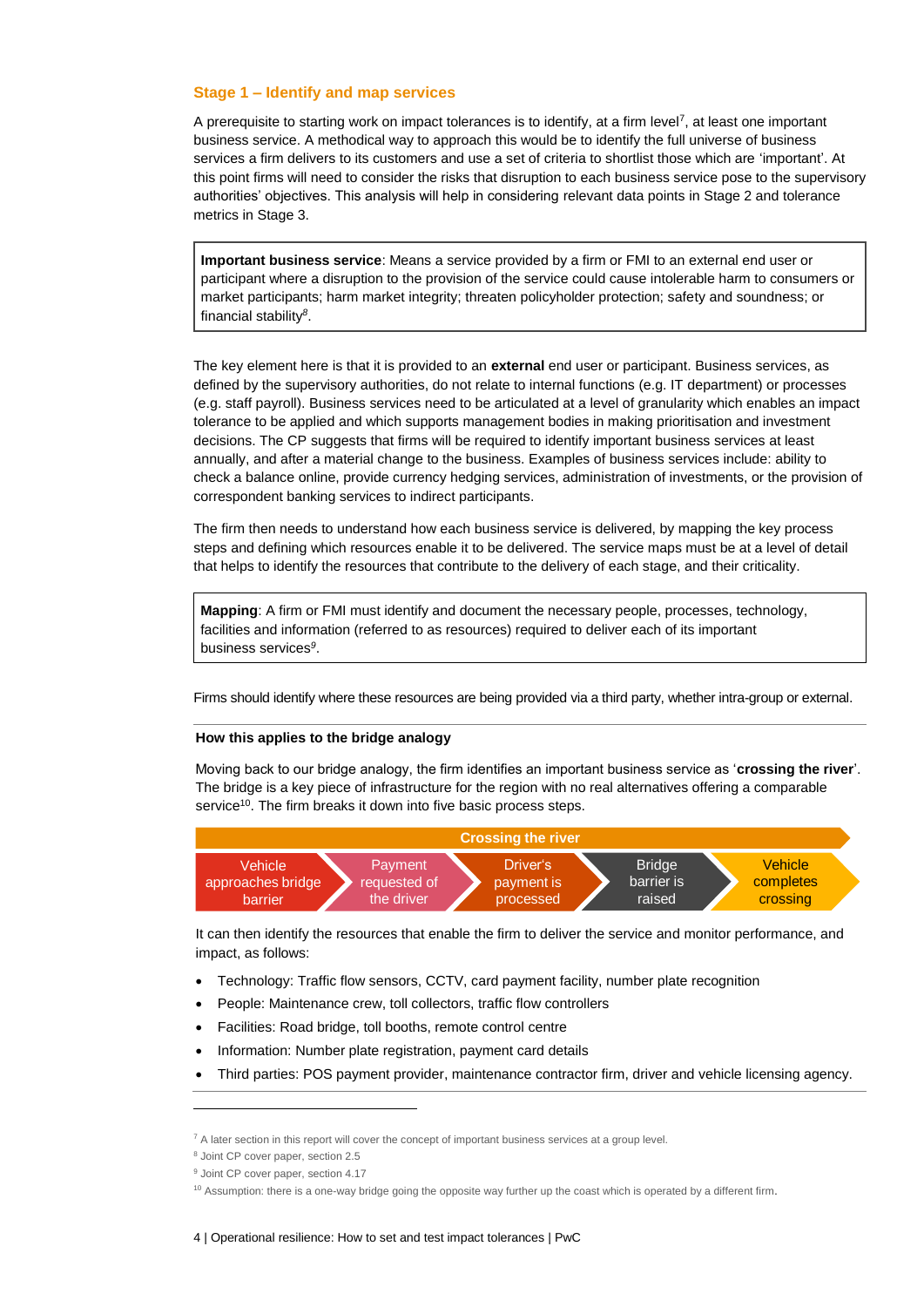#### <span id="page-6-0"></span>**Stage 2 – Gather baseline data**

Once the business service has been selected and mapped out, the firm needs to establish what constitutes business as usual functioning of the important business service. This involves considering possible metrics that can describe the typical functioning of the business service through measuring both outcomes and the resources to deliver the service (i.e. inputs). Agreeing the shortlist of appropriate metrics at this stage is key as they will form the basis on which impact tolerances will be set.

The firm gathers historic data for a given day plus the range of data over an illustrative period (e.g. 12 month high and low), which helps to validate that the impact tolerances, when defined, can still be met during demand peaks or troughs. It is also good risk management practice for firms to undertake wider analysis over an extended period on historic failures, such as the number of outages per year and the resulting impact. This will help the firm to validate whether or not the business service is currently working well.

#### **How this applies to the bridge analogy**

The firm identifies a series of different metrics which can describe the functioning of the business service:

Measures of direct impact of operational disruption

- 1. Total number of vehicle crossings completed<sup>11</sup>.
	- a. Of which, number of emergency services vehicles completed.
	- b. Of which, number of trade vehicle crossings.
- 2. Average time to complete a crossing (including queueing at the toll point).
- 3. Average wait time to pay at toll point.
- 4. Total revenue collected at toll point.

Measures of indirect impact of operational disruption

- 5. Loss data from fraudulent transactions.
- 6. Regulatory fines or contractual penalties applied as a result of breaches (e.g. on availability of service).
- 7. Social media sentiment (positive and negative).
- 8. Newspaper coverage (column inches).

Key risk indicators to help predict future operational disruption

- 9. Historic incident trend data including root cause analysis.
- 10. Average speed of vehicles crossing the bridge.
- 11. Volume of payments by type: cash, debit card, and credit card.
- 12. Average payment processing time (and variability) by type.

#### **The firm shortlists key metrics as 1 (including a and b), 2 and 4 with example data shown below.**



<sup>&</sup>lt;sup>11</sup> It is important to consider the types of vehicles which use the bridge to cross the river as disruption is likely to have a more significant impact on certain users, for example where lives are put at risk (1a), or where commercial supply chains may be affected (1b)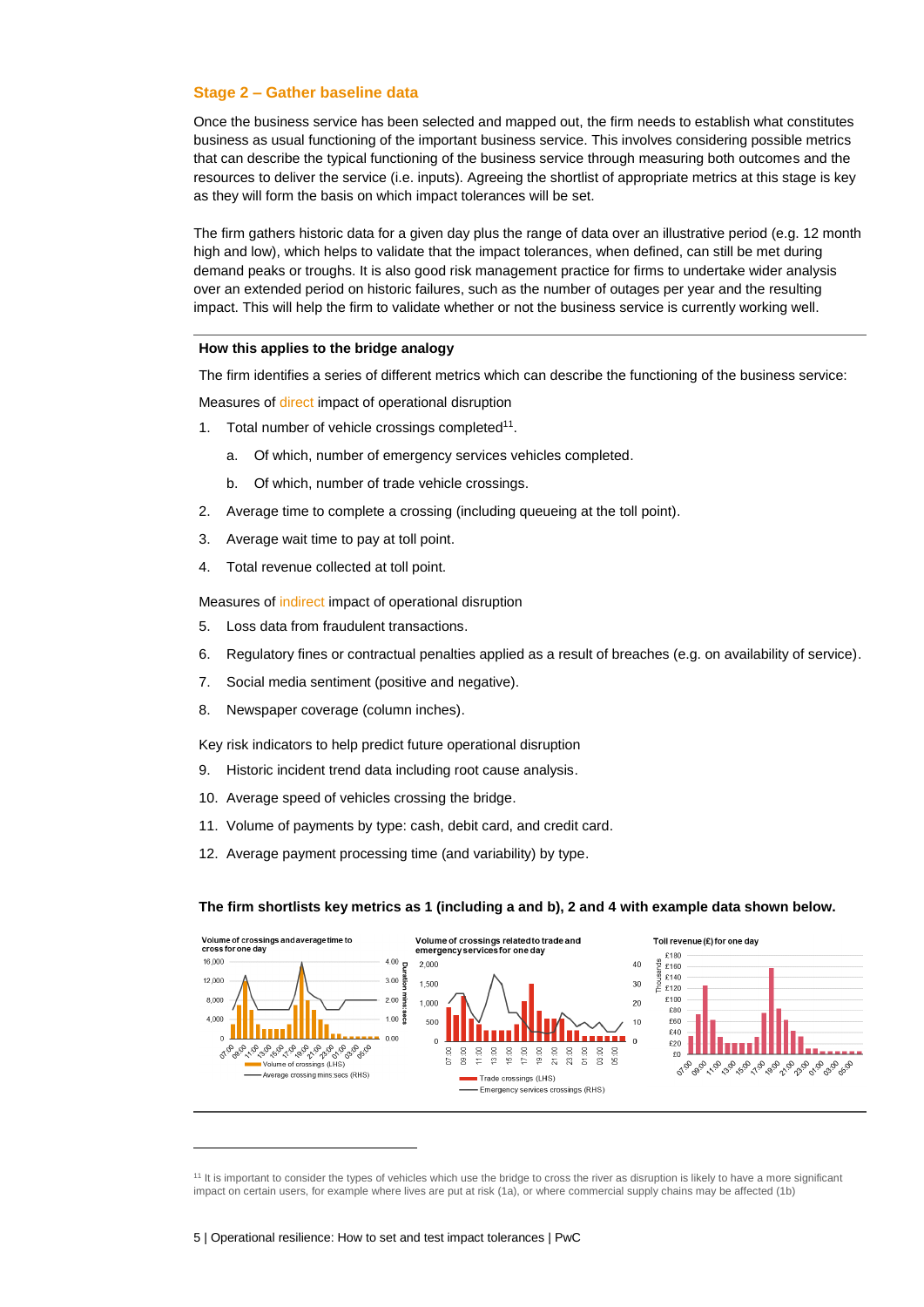#### <span id="page-7-0"></span>**Stage 3 – Set impact tolerances**

Armed with the shortlisted metrics and baseline data (from Stage 2), and the understanding of how end users are impacted in the case of disruption (from Stage 1), firms can then start defining their standards of resilience. This ultimately entails quantifying how a disruption to an important business service could impact different customer groups, the firm, and the wider financial system. Here, firms are looking at the effects without factoring in management actions which would reduce the inherent exposure.

Metrics could measure the extent of disruption, for example by including the maximum value of disruption, number of transactions or the number of customers affected. All impact tolerances should include the maximum tolerable duration of such disruption, taking into account the criticality of the important business service. However, a metric based on time alone may be insufficient.<sup>12</sup>

Firms should ask themselves at what point disruption would pose a risk to financial stability, safety and soundness, policyholder protection, harm to consumers or harm to market integrity. This will enable the firm to propose tolerance thresholds as a unit of time. Using the duration of any disruption then forms an approximate measure of impact, and this has the advantages of being easy to track and ensuring consistency across firms.

A firm regulated by both the PRA and the FCA could have up to two impact tolerances for each important business service – one considering financial stability, safety and soundness and policyholder protection, the other set with reference to consumer harm and harm to market integrity. […] The two impact tolerances may be the same for each or they may differ<sup>13</sup>.

The proposed guidance will result in solo-regulated firms having one impact tolerance per important business service, and dual-regulated firms having two.

#### **How this applies to the bridge analogy**

Disruption to the bridge could have a range of consequences which can be grouped together such as<sup>14</sup>:

Harm to consumers

Risks to firm safety and soundness

Risks to financial

- Citizens are unable to complete journeys<sup>15</sup> • Vulnerable lives are put at risk where emergency services are impeded.
- The flow of goods is disrupted and services are not completed.
- The firm's profitability is hit by lost revenue and additional costs through restorative repairs, penalties and fines on a low-margin business service.
- The firm's cashflow is jeopardised as toll receipts are interrupted.
- The firm's reputation is damaged, impairing its ability to win future contracts.
- The region's reputation is damaged, impairing its ability to attract investment in businesses and trade, which has wider socio-economic implications (e.g. job growth).

Having considered the potential impacts the firm identifies that first to materialise in a disruption would be harm to consumers. A prolonged period of disruption could have significant financial implications for the firm putting its safety and soundness at risk. stability

To define impact tolerance limits, the firm assumes that the business service is unavailable and estimates the maximum tolerable level against the key metrics: 1) number of hours of delays to emergency services vehicles; and 2) loss of revenue during the disruption.

<sup>&</sup>lt;sup>12</sup> Joint CP cover paper, section 3.3

<sup>13</sup> Joint CP cover paper, section 3.8-3.9

<sup>14</sup> Harm to market integrity and policyholder protection are not considered as relevant to this particular business service

<sup>&</sup>lt;sup>15</sup> Citizens will use the bridge for a variety of reasons and therefore disruption will have differing degrees of impact from inconvenience to harm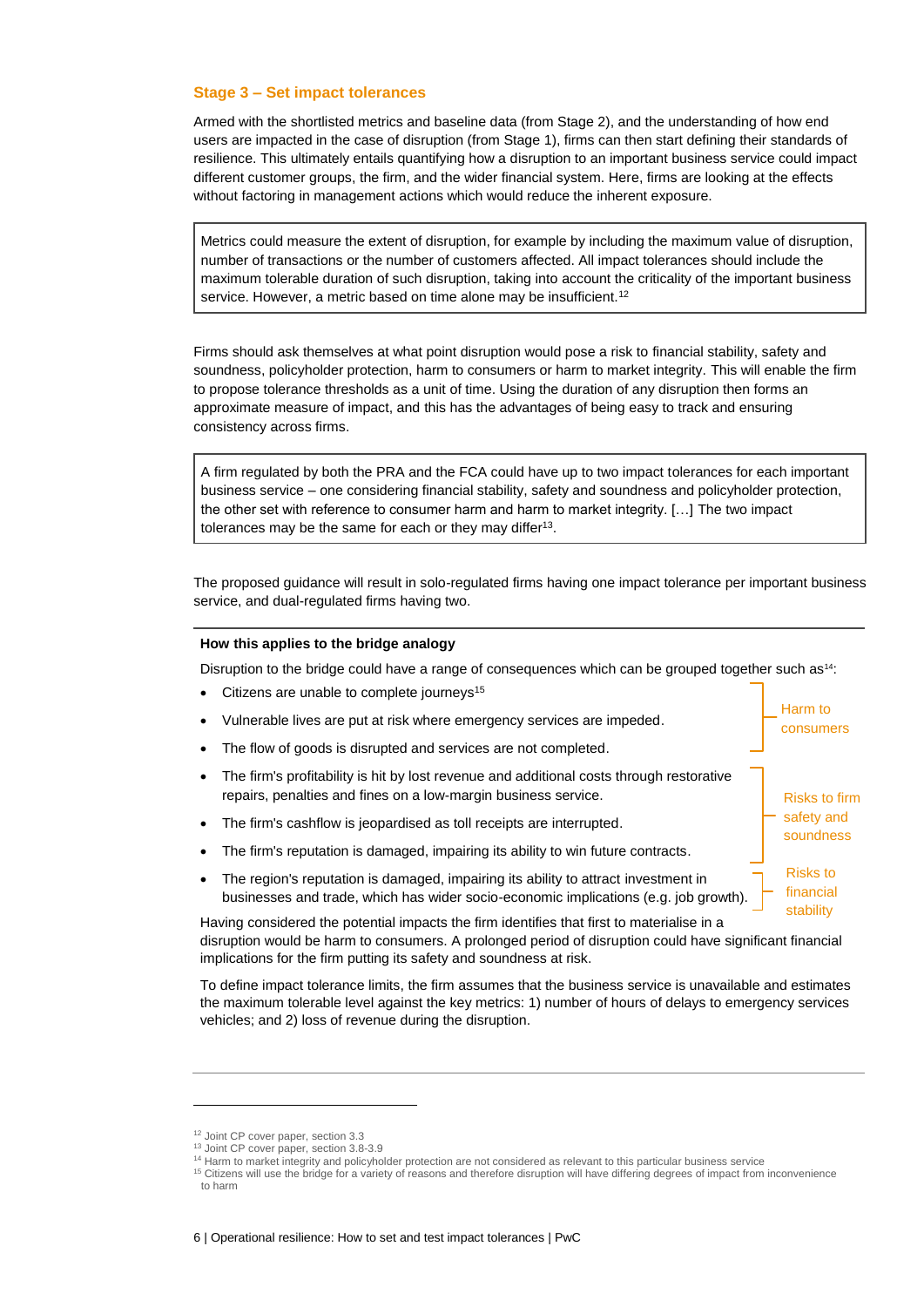#### **Regulator A: Harm to vulnerable consumers**

'Delay to journeys' is a tangible impact with potentially severe consequences. Emergency services are forced to find alternative methods of crossing, adding one hour to journey times. The threshold is determined at a point where the risk of loss of life is deemed to have increased substantially based on analysis of available data.

#### **Cumulative emergency service impact for one day (journeys delay time)**



**The resulting impact tolerance =** 2 hours of total disruption (i.e. zero capacity) **and** >50 hours of delayed emergency services journeys.

#### **Regulator B: Safety and soundness of firm**

Financial loss is captured through lost revenue levied as a result of contractual or regulatory breaches. The threshold is determined at a point where the financial loss will have a detrimental impact on the firm's viability. For this first round of setting tolerances the firm has excluded assumptions on penalties (e.g. regulatory fines). However, analysis of previous fines for similar events could be used to further calibrate the tolerance in the future.



**Cumulative financial loss (£m) vs. forecast day-by-day**

**The resulting impact tolerance =** 32 days of total disruption (i.e. zero capacity) **and** >£30m reduction in revenue.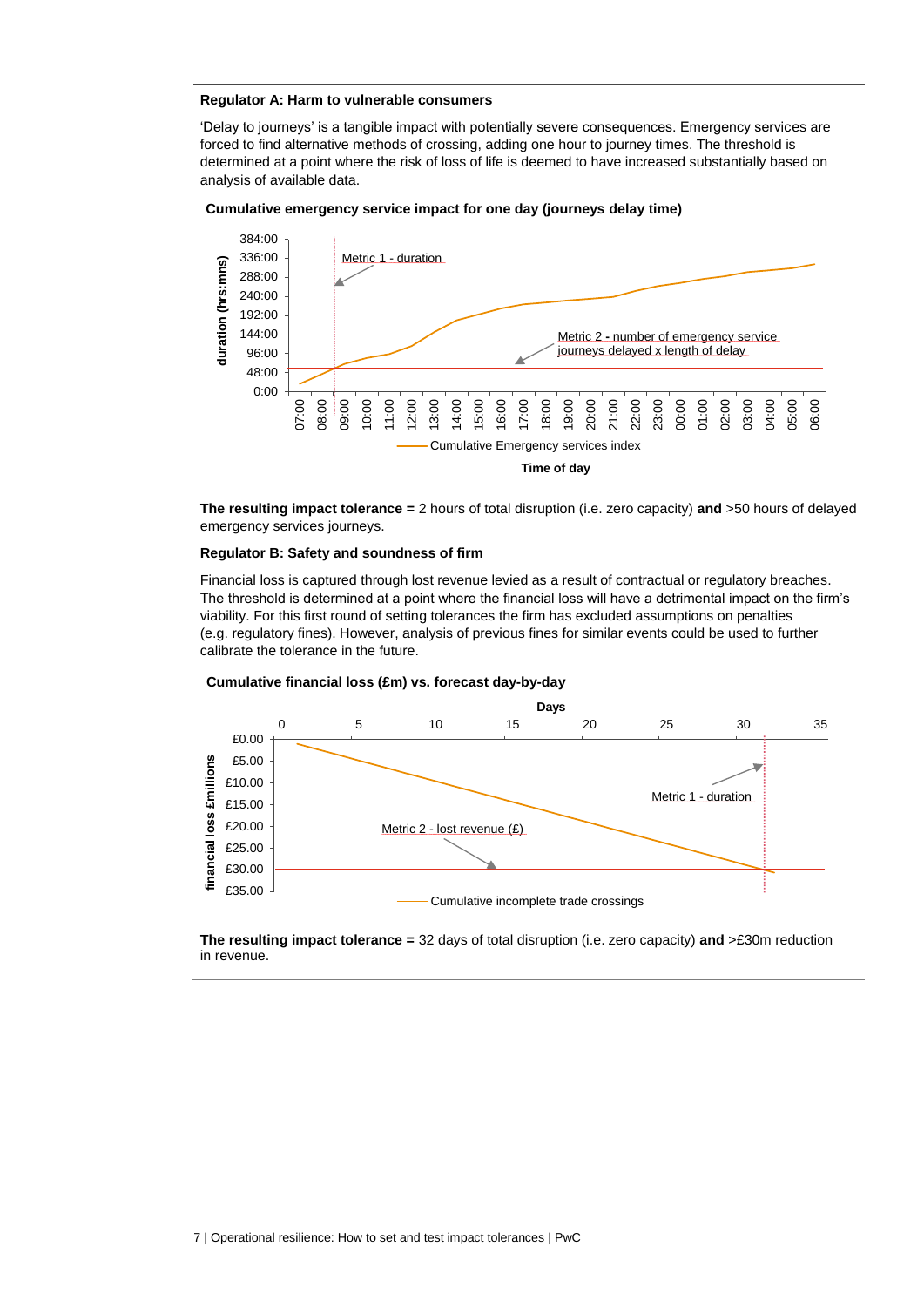#### <span id="page-9-0"></span>**Stage 4 – Scenario test**

**Scenario testing**: is the testing of a firm or FMI's ability to remain within its impact tolerance for each of its important business services in the event of a severe (or in the case of FMIs, extreme) but plausible disruption of its operations. In carrying out the scenario testing, a firm must identify an appropriate range of adverse circumstances of varying nature, severity and duration relevant to its business and risk profile, and consider the risks to delivery of the firm or FMI's important business services in those circumstances<sup>16</sup>.

Firms need to conduct scenario testing using severe but plausible scenarios to assess their ability to remain within their defined impact tolerances. Tests should include failures within their control (e.g. IT system failures) as well as those outside of their control (e.g. cyber attack or disruption to power supply).

The supervisory authorities guide firms to consider a number of different elements when developing a testing  $plan<sup>17</sup>$ :

- The type of scenario testing. For example, whether it is paper-based, simulations or live-systems.
- The frequency of the scenario testing firms that implement changes to their operations more frequently should undergo more frequent scenario testing.
- The scenarios for which the firm expects to be able to remain within its impact tolerances and those for which it does not.
- The number of important business services tested firms that have identified more important business services should undertake more scenario testing to reflect this.
- Testing the availability and integrity of resources. A business service that is available but has compromised integrity is not remaining within the impact tolerance. For example, if a firm resumed service to remain within an impact tolerance when the firm knew there was a significant risk of spreading a computer virus.
- How communication strategies can be used to act quickly and effectively to reduce disruption by providing clear, timely and relevant information.
- How the firm's environment is changing and whether this will give rise to different vulnerabilities.

During the exercise, firms will need to make assumptions in determining the effectiveness of actions, based on, for example, whether contingency measures have been used before and what outcome they generated. This is important for a fair test of the expected response. Firms should consider the full operating landscape here, including any assumptions on dependencies with suppliers or what peers are doing.

During the exercise, firms should prepare documentation showing the steps they went through and capture lessons-learned afterwards. The results can be used to validate the proposed impact tolerances and to agree remedial actions, where appropriate including proposed investment cases. Critical to this stage is bringing together the right team of people to conduct the exercise, particularly those with individual responsibility for areas which are impacted, as well as those responsible for the resources that provide contingency or recovery measures.

<sup>16</sup> Joint CP cover paper, section 4.14

<sup>&</sup>lt;sup>17</sup> The PRA and FCA include subtly different requirements so this list is a combination of the two: FCA paper section 6.16 and PRA paper section 4.19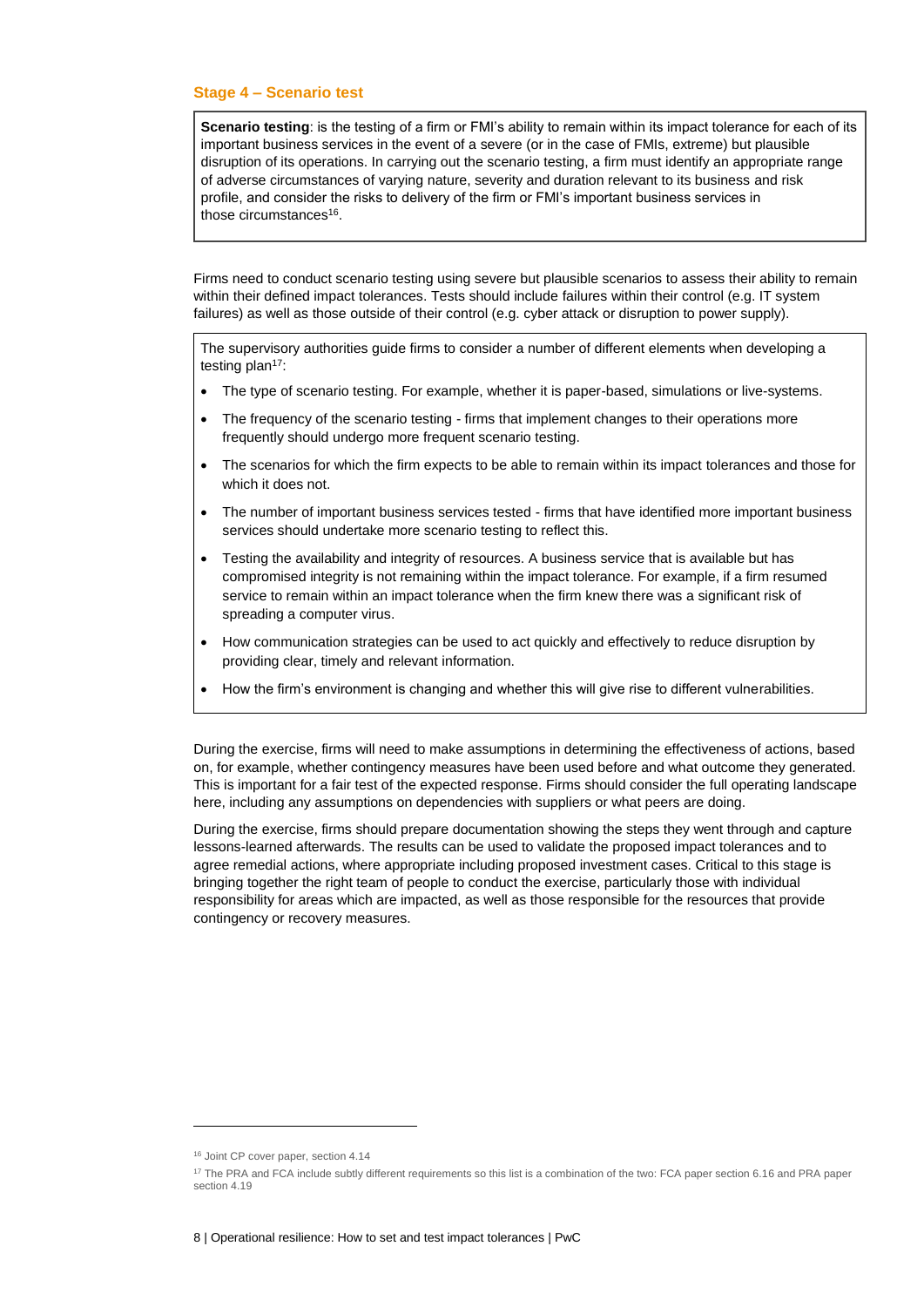#### **How this applies to the bridge analogy**

**Scenario**: On Monday 20 May 2019 at 07:00 two lorries collide and cause a pile-up with three other cars. The wreckage spans all lanes of the bridge with no way for other vehicles to get through. One of the lorries partially ruptures the wall on one side of the bridge. An unidentified liquid chemical has started leaking from the cargo of one of the lorries. Several of the passengers are trapped in their vehicles. At this point it is not known how serious the injuries are.

Assumptions made by the firm:

- The incident was identified by the control centre via remote cameras on the bridge
- There have been no explosions or fires
- There is a weather warning for high winds.

We now see what actions the firm could take and the expected effects of the actions in managing the incident. Actions could include, but are not limited to:

- 1. Contacting emergency services to alert them of the incident
- 2. Closing the toll gates remotely to prevent further vehicles from entering the bridge
- 3. Alerting local media to discourage further travel via this route
- 4. Dispatching engineers to assess structural damage to the bridge
- 5. Arranging for lifting equipment (e.g. crane) to remove wreckage
- 6. Arranging alternative crossing routes to support customers (e.g. chartering a ferry)
- 7. Identifying customers who are trapped on the bridge, especially those that are vulnerable
- 8. Seeking to reopen individual lanes at the first opportunity.

#### **Regulator A: Harm to consumers**

The initial impact is not easily mitigated as vehicles cannot cross the bridge until the wreckage has been partially cleared. Contingency measures therefore take several hours to become effective, reducing the overall impact significantly but still breaching the tolerance threshold.

#### **Effectiveness of the contingency measures in managing within tolerance**

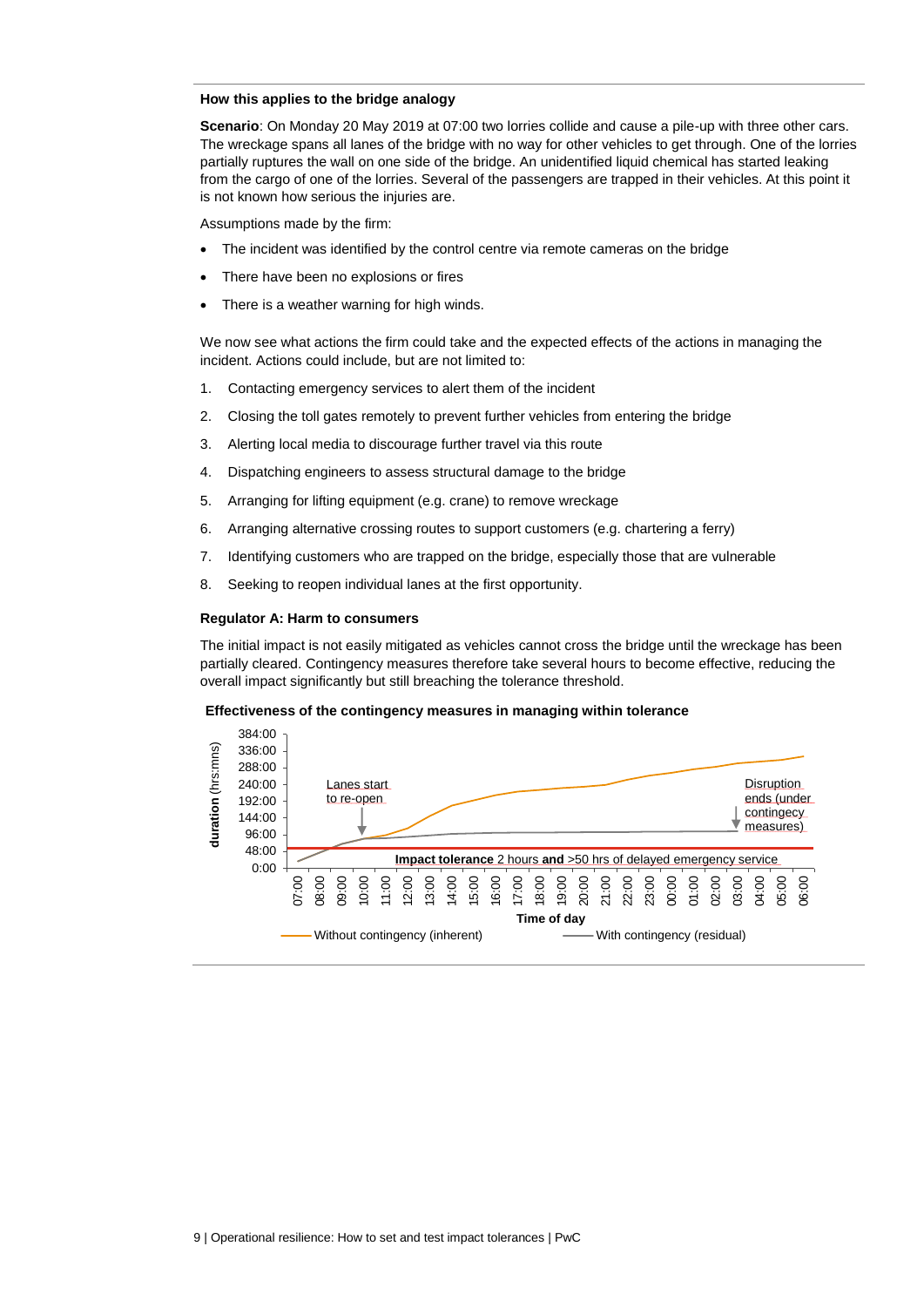#### **Regulator B: Safety and soundness of firm**

As a result of the disruption, the firm does not collect vital toll receipts which sustain cashflow and help to manage outgoing costs for third party contracts. Costs for chartering a ferry initially increase the financial impact but as lanes start to open the overall impact is managed within tolerance.



#### **Conclusion: based on this scenario the business service is not considered resilient enough to remain within the proposed impact tolerance for harm, though the firm expects to manage the incident without risks to safety and soundness.**

The firm holds a lessons learned evaluation to consider learning points and agree actions, including assessing investment opportunities.

Note, the firm is expected to use variations to the scenario to consider different levels of stress. These could include: number of vehicles included in the collision or the assumed time to determine the nature of the spillage and the risks of intervening prior to this knowledge.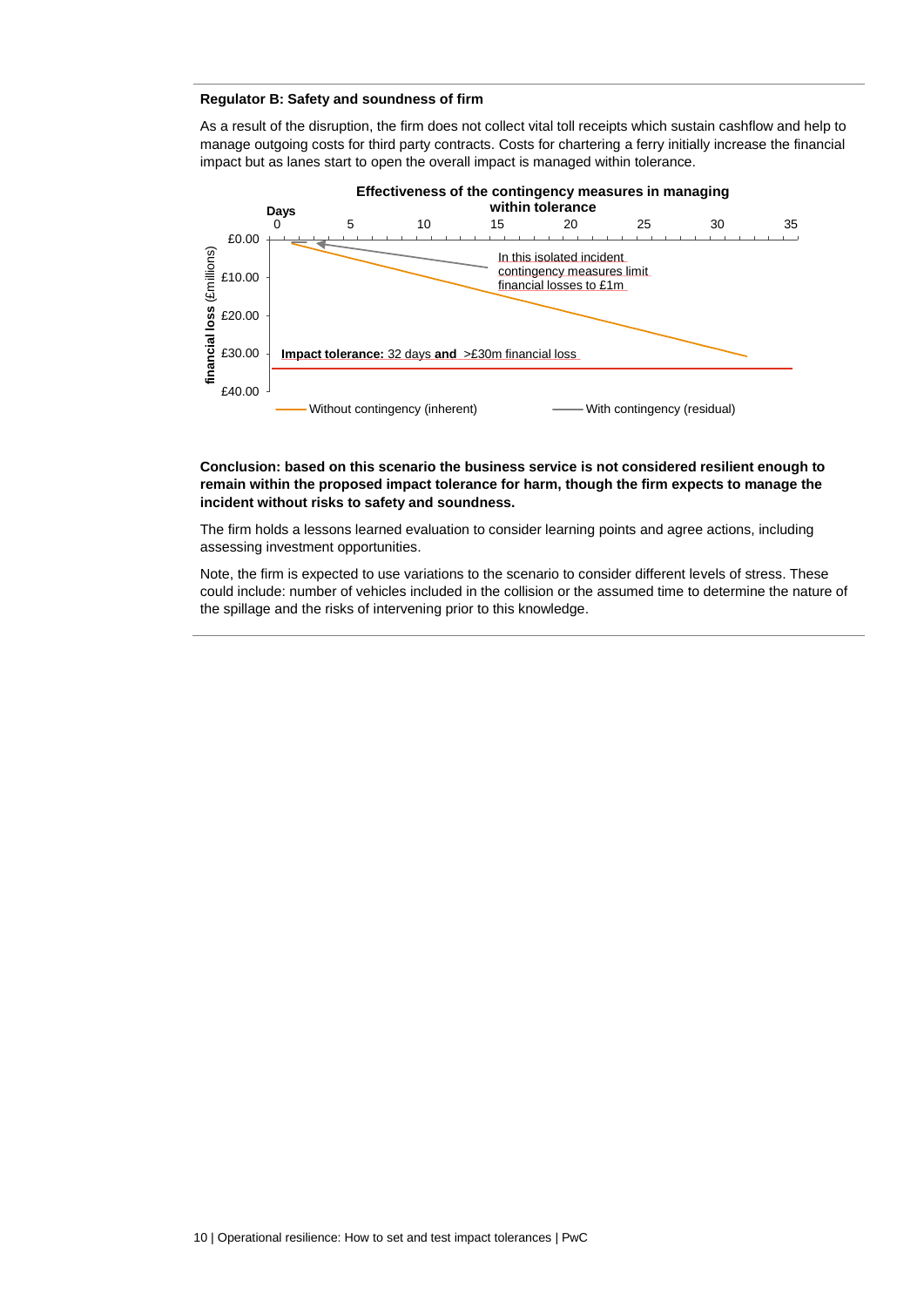#### <span id="page-12-0"></span>**Stage 5 – Ongoing governance**

Once the impact tolerances have been defined and tested they need to be agreed by senior management and the board. To do this firms will need to show the relationship between the impact tolerance statements and the board's overarching risk appetite. They must also agree how the board will gain ongoing assurance that the firm can operate within these thresholds through, for example, future scenario testing, management information (MI), and independent assurance. MI should incorporate lead indicators to help monitor changes in the probability of disruption as well as the potential size of it.

The firm will need to ensure that the existing governance framework, including individual responsibilities and committee structures, reflects changes in responsibility with respect to operational resilience. Our work with firms has emphasised how the introduction of a SMF24 (Chief of Operations) role, and the Senior Manager and Certification Regime more generally, has helped to crystallise focus on this topic and move operational resilience from the second to the first line of defence. In addition, SMF6 role holders (Head of Key Business Area Function) should be responsible for embedding operational resilience into their business areas, with individuals taking responsibility for each end-to-end process.

The consultation papers introduce the idea of a self-assessment document, to be made available to regulators on request, which summarises the resilience of a firm's important business services. The box below sets out in more detail the expectations of what this covers.

The self-assessment document should include:

- The firm's important business services.
- The impact tolerances set for these important business services.
- The firm's approach to mapping, including how the firm has identified its resources, and how it has used mapping to identify vulnerabilities and support scenario testing.
- The firm's strategy for testing its ability to deliver important business services within impact tolerances through severe but plausible scenarios, including a description of the scenarios used, the types of testing undertaken and the scenarios under which firms could not remain within their impact tolerances.
- An identification of the vulnerabilities that threaten the firm's ability to deliver its important business services within impact tolerances, including the actions taken or planned, and justifications for their completion time.
- The firm's lessons learned exercises.
- The methodologies used to undertake the above activities.<sup>18</sup>

-

<sup>&</sup>lt;sup>18</sup> FCA paper CP19/32, section 7.16. Note, this quidance differs somewhat in the other CPs.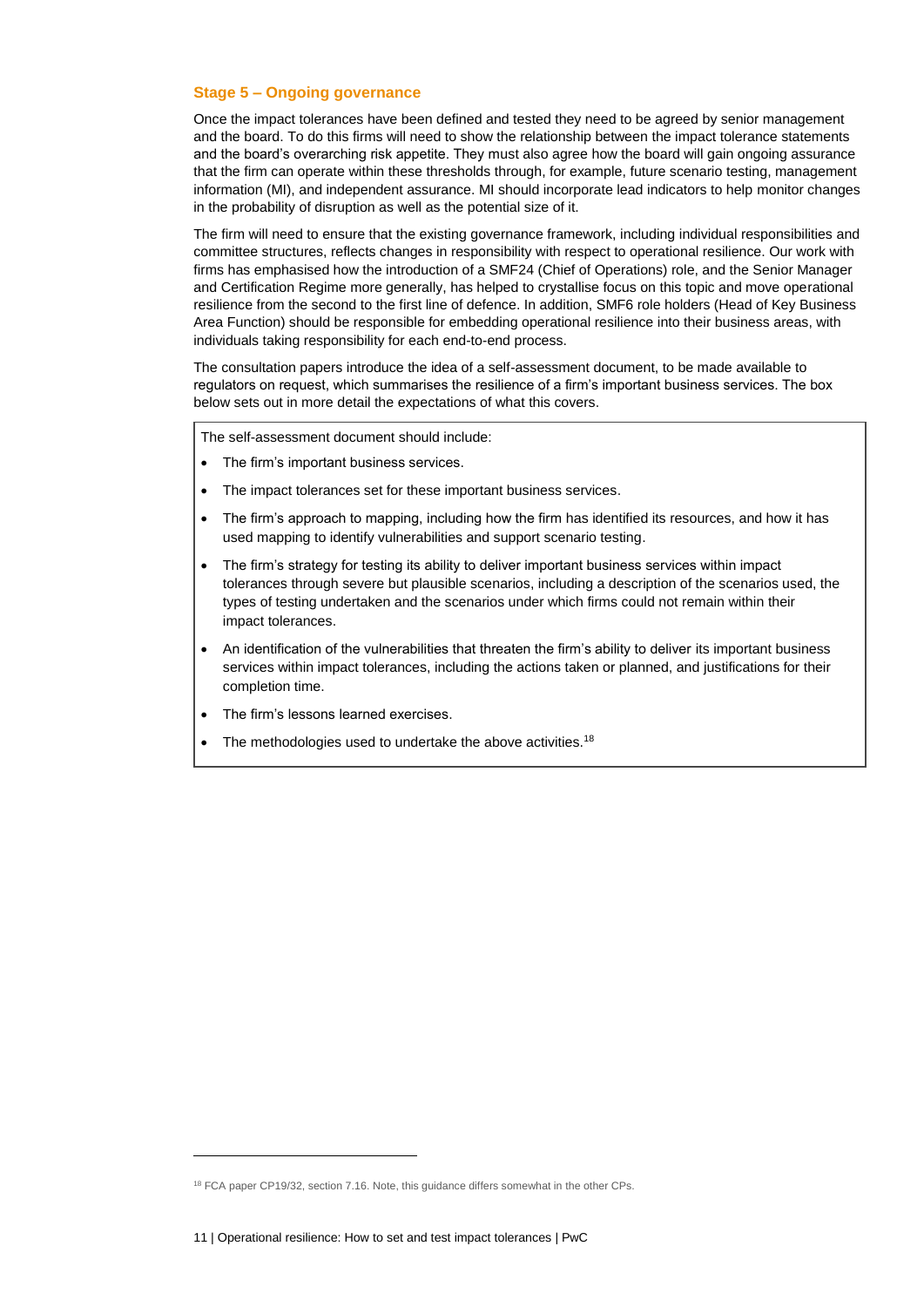#### **How this applies to the bridge analogy**

Having completed the first cycle for an important business service, setting and testing the impact tolerances, the board signs off the resulting documentation and agrees updates to the firm's governance framework to ensure clear individual and collective accountabilities. This would include discussion and agreement of:

- Self-assessment document to share with regulators (on request)
- Updates to existing risk MI reports
- Terms of reference for key committees.

The firm prepares a summary of the operational resilience of each important business service for use in the self-assessment document and reporting to key resilience committees. This would include reference to scenario testing undertaken, an assessment of the resilience of underlying resources, and remediation activities to improve resilience of the business service.

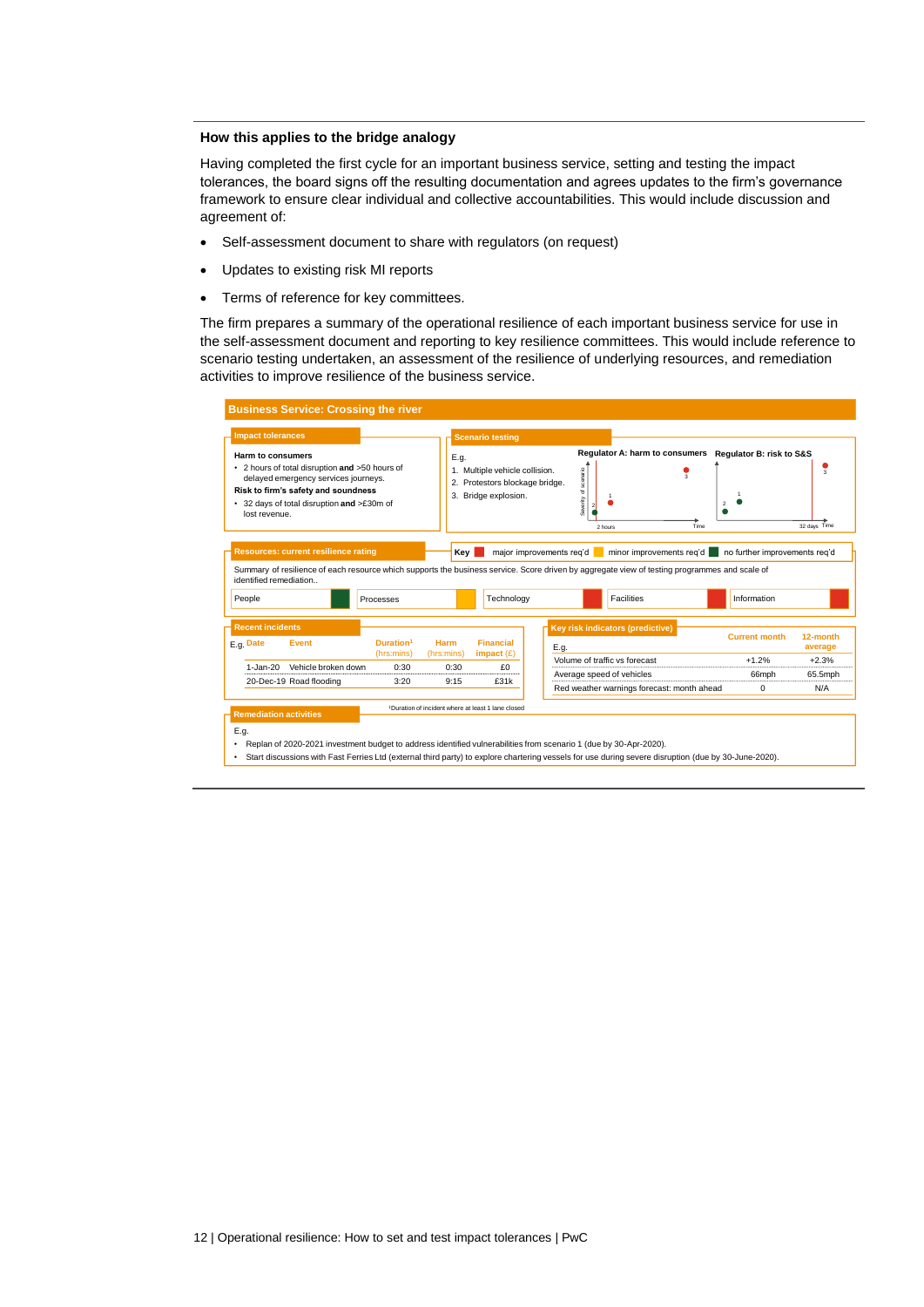#### **Relating this back to financial services**

Given that the topic of impact tolerances is being introduced with respect to financial services regulation, we need to move away from our analogy and back to reality. In this section, we give some ideas of what impact tolerances could mean for an example business service in each of the three sectors of banking and capital markets, insurance, and asset and wealth management. These have been developed as part of our discussions with firms in these sectors and should be considered as indicative. Firms should recognise the value in the work to reach the impact tolerances and not assume they should be purchased off-the-shelf.

#### **Banking and capital markets example** (Firm regulated by PRA and FCA)



Resource examples:

- Technology: Risk management systems; pricing and booking systems; market data repositories
- People: Sales and trading; risk management and finance; operations and technology support
- Premises: Trading floors; back-up premises
- Third parties: External data providers; affirmation platforms; central counterparties
- Information: Trade booking data incl. LEI, reference rates (pricing), FX rates and nostro account data.

Impact tolerance thresholds should be built on duration and could consider other metrics such as:

- Harm to market integrity the nature of derivatives trading suggests harm to market integrity may be a greater concern than harm to individual market participants who could transact elsewhere. The firm could monitor the number of failed transactions and number of impacted clients over the period
- Financial stability stability impacts and harm to market integrity are closely linked as harm would manifest more clearly where there is insufficient capacity to trade in the market and therefore risks remain unhedged. The firm could look at stability using the same metrics as for harm (i.e. drop in volume over time) and monitor wider market movements.

**Insurance example** (Firm regulated by PRA and FCA)



Resource examples:

- Technology: Policy administration system; customer service system; payments infrastructure
- People: Customer service; operations and technology support; treasury, finance and actuarial
- Premises: Processing centre; both onshore and offshore locations possible
- Third parties: Policy administration; data management; risk management; payment issuer
- Information: Policy admin data; inflation rate; asset value; customer vulnerability flags.

Impact tolerance thresholds should be built on duration and could consider other metrics such as:

- Harm to consumers combination of length of delay to payments and number of payments delayed
- Threat to policyholder protection use the same metric as for harm to reflect PRA objective on acceptable degree of continuity for policyholders' cover for the return of premiums paid.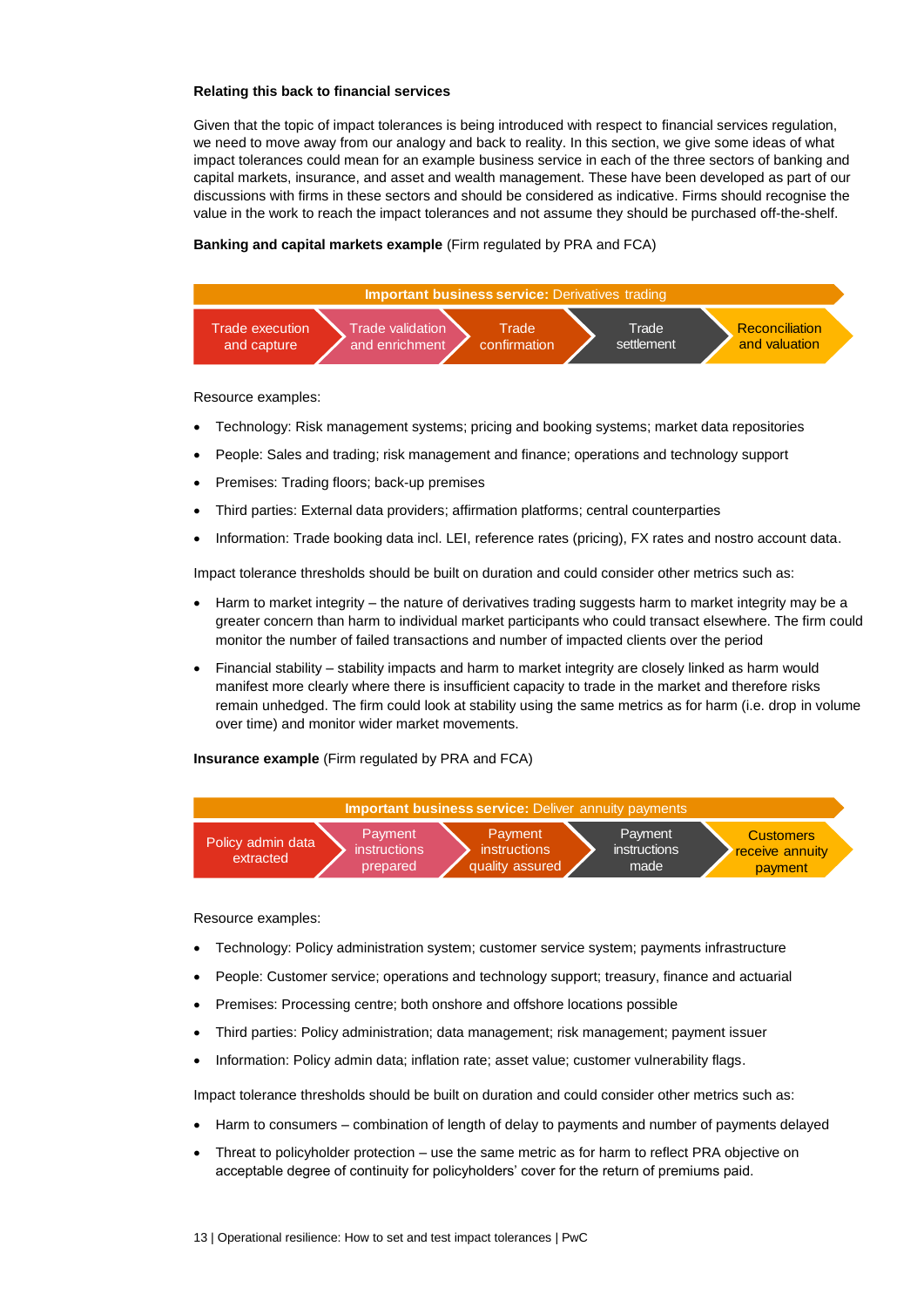#### **Asset and wealth management example** (Asset manager regulated by FCA only)



Resource examples:

- Technology: CRM system, order management system, trading system
- People: Client service team, portfolio management, Middle office
- Premises: Client service centre, front office location, middle office location
- Third parties: Custodian, fund administrator
- Information: Customer details, order details (share class, units ordered, price, time).

Impact tolerance thresholds should be built on duration and could consider other metrics such as:

Harm to consumers – a combination of  $E$  value of outstanding orders multiplied by the length of delay.

#### <span id="page-15-0"></span>**Group business services**

In its consultation paper the PRA proposes that a firm's self-assessment should cover the group<sup>19</sup>, where applicable. This would require firms to identify a 'proportionate number' of important group business services and respective impact tolerances for those parts of the group other than the firm, which are not subject to individual requirements, yet can materially affect the group or UK financial system.

**Important group business service** means a service provided by a member of a group (other than the firm) to an external group end user which, if disrupted, could pose a risk to: (1) the stability of the UK financial system; (2) the firm's safety and soundness; or, in the case of insurers, (3) an appropriate degree of protection for those who are or may become the firm's policyholders.

This can be brought to life with the following example:

• A group with UK headquarters has a business unit operating in Asia, serving regional clients and operationally independent of the UK business. If a disruption of that business unit could pose a risk to the stability of the UK financial system, the safety and soundness of the UK firm or an appropriate degree of protection for insurance policyholders, it would be prudent for the group's board to satisfy itself of the business unit's operational resilience.

This PRA proposal would require firms to cast their analysis wider than the original thinking in the discussion paper.

-

<sup>19</sup> PRA paper CP29/19: section 5 Groups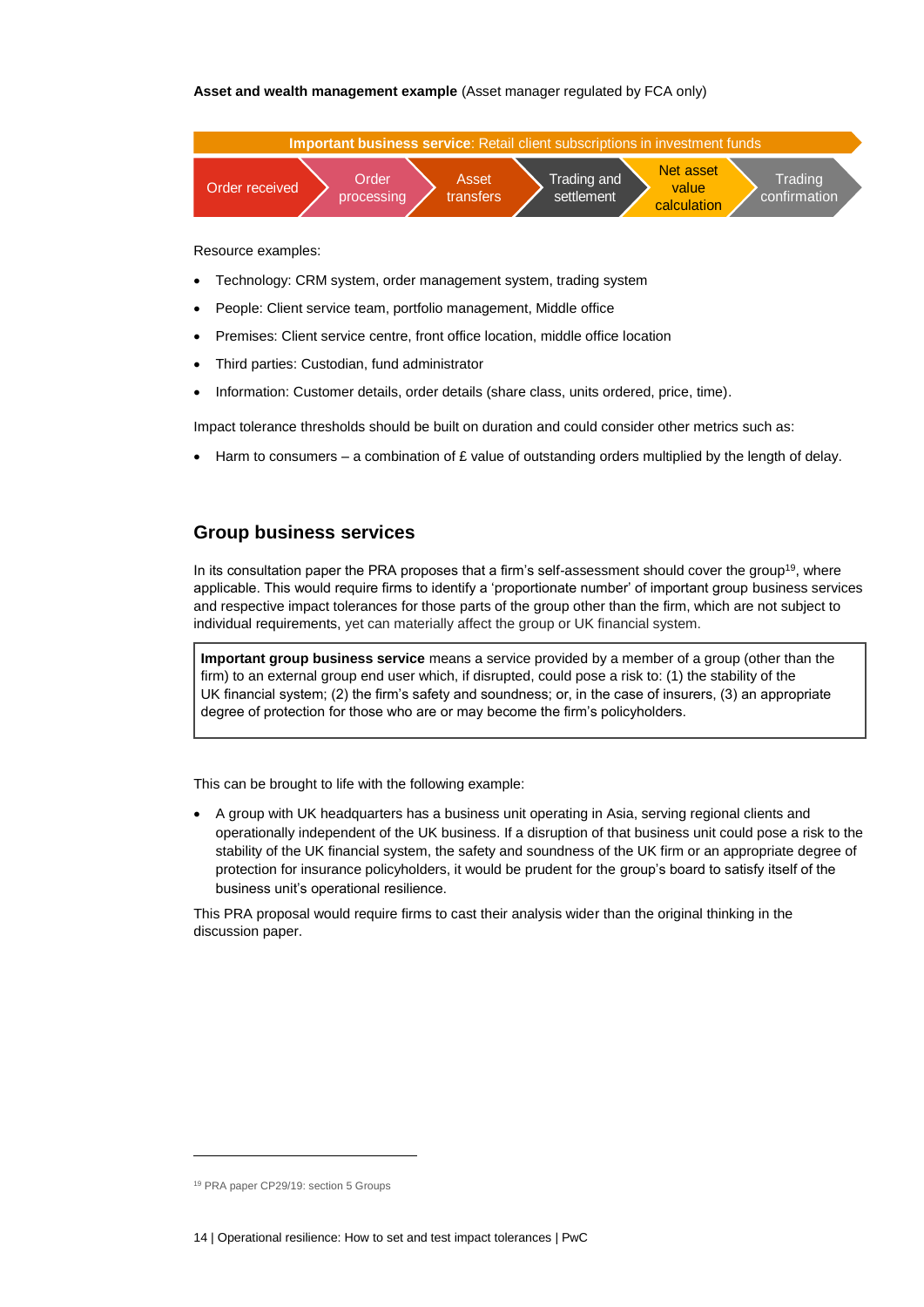### <span id="page-16-0"></span>**Regulatory timeline – next steps**

The timeline below sets out next steps from the consultation paper. It is important to remember that the policy changes remain in draft until final publication. It is possible that there will be changes through the consultation period.

Firms can expect a transition period post the introduction of the new policy, but the expectation is that action is taken 'as soon as reasonably practicable' and is subject to regulatory discretion.

Alongside the consultation, the supervisory authorities will respond to the Treasury Select Committee on its final report into IT failures in financial services [\(summary link\)](https://pwc.blogs.com/fsrr/2019/10/parliament-raises-the-bar-on-operational-resilience.html). In addition, the FCA will confirm its approach to EBA guidelines on ICT (information and communication technology) guidelines and further clarify the links with the operational resilience policy.



Outside of the UK, we have also seen a consultation on operational resilience by the European Commission<sup>20</sup> and expect to see a publication from the Basel Committee on Banking Supervision in 2020.

# <span id="page-16-1"></span>**Final thoughts**

Impact tolerances will form a critical element of the regulatory approach to operational resilience. They provide firms with a yard stick to measure current resilience, and regulators with the opportunity to compare firms and consider the aggregate for the wider ecosystem. There is a danger, though, that firms become so engrossed in the science to analyse data and determine tolerance thresholds that they lose sight of the overarching aim. **This is all about building resilience to ensure the continuity of firms' most important business services.** Senior management must ensure there is clear accountability for driving this work, and that the board has sufficient knowledge and skills to enable them to provide robust challenge and oversight. As the PRA states: 'board leadership is necessary, in part because strategic decisions about budgets and spending has implications for a firm's operational resilience'<sup>21</sup>.

The 'gold standard' here would be for firms to be able to continue operating their services throughout any severe but plausible operational incidents through effective response strategies. The use of concepts like impact tolerances are a means to end; to help prioritise where investment is best spent to increase resilience. Firms should not be afraid to take the first step on the journey to greater operational resilience.

<sup>&</sup>lt;sup>20</sup> EC: Digital Operational Resilience Framework for financial services: Making the EU financial sector more secure

<sup>21</sup> PRA paper CP29/19, section 1.12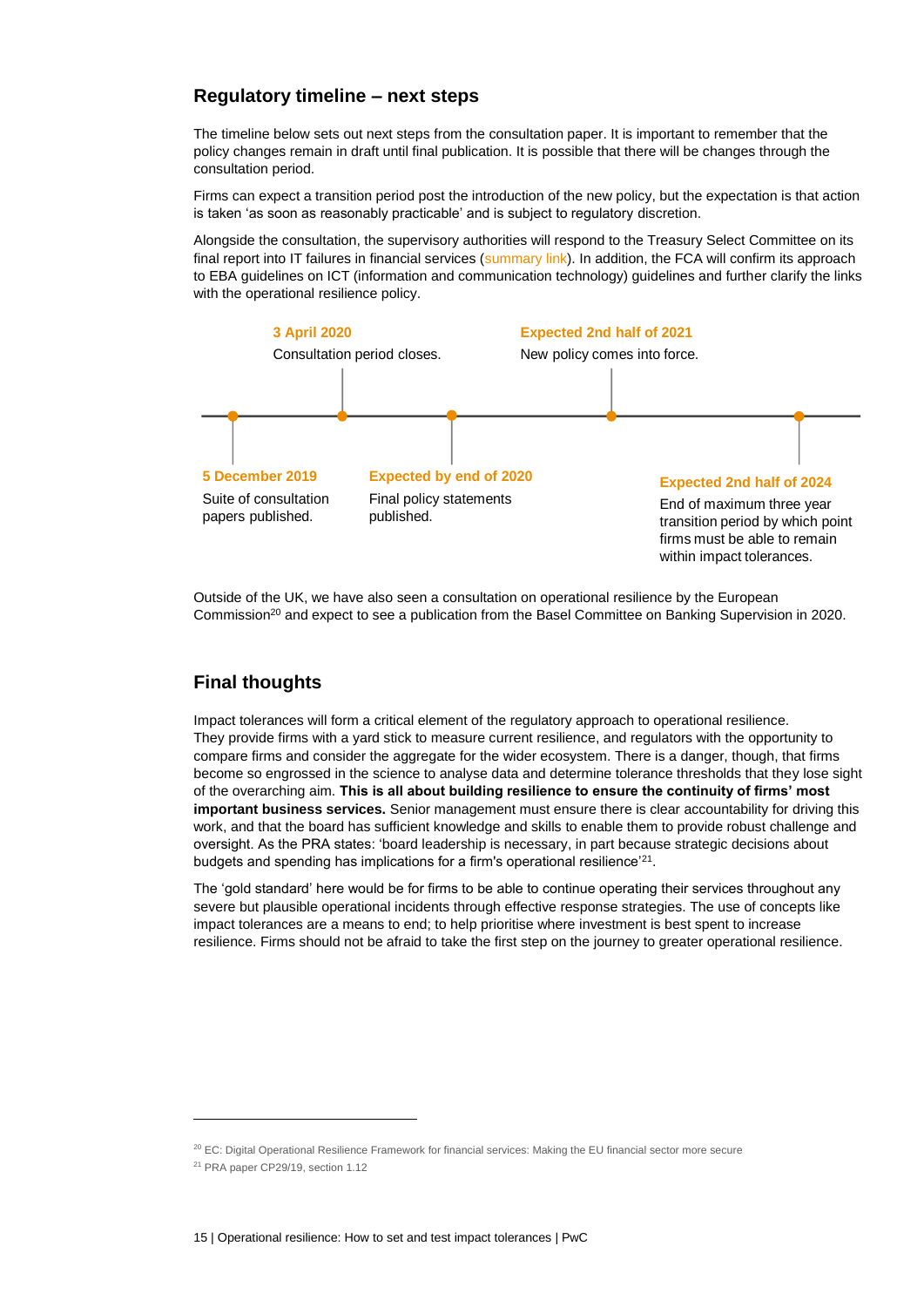# <span id="page-17-0"></span>Annex 1: A comparison of impact tolerances and risk appetite

The supervisory authorities have not changed their view that impact tolerances are different from risk appetite. Unlike a risk appetite, impact tolerances assume a particular risk has crystallised. A risk appetite is the amount of risk that a firm or FMI is willing to take in pursuit of its strategic objectives.

Risk appetites focus management attention on managing the likelihood of operational risks occurring, and the impact if they do. The introduction of impact tolerances will increase the focus of firms and FMIs on their operational resilience before operational risks have crystallised. This should increase their capability to survive severe (or in the case of FMIs, extreme) disruptions when risk appetites are likely to have been exceeded. Impact tolerances are also set only in relation to harm to consumers or market participants, harm to market integrity, or threats to policyholder protection, safety and soundness, and the wider financial sector. *22*

We have clarified this further in the table below:

|                              | Risk appetite <sup>23</sup>                                                                                                                                                                                                                                                                  | <b>Impact tolerance</b>                                                                                                                                                                                                                                                                                                                                                  |
|------------------------------|----------------------------------------------------------------------------------------------------------------------------------------------------------------------------------------------------------------------------------------------------------------------------------------------|--------------------------------------------------------------------------------------------------------------------------------------------------------------------------------------------------------------------------------------------------------------------------------------------------------------------------------------------------------------------------|
| <b>Starting point</b>        | Firm objectives                                                                                                                                                                                                                                                                              | Supervisory authority objectives                                                                                                                                                                                                                                                                                                                                         |
| <b>Relates to</b>            | Material risk types                                                                                                                                                                                                                                                                          | Important business services                                                                                                                                                                                                                                                                                                                                              |
| <b>Definition</b>            | The aggregate level and types of risk a<br>financial institution is willing to assume<br>within its risk capacity to achieve its<br>strategic objectives and business plan. <sup>24</sup>                                                                                                    | The maximum tolerable level of<br>disruption to an important business<br>service, including the maximum<br>tolerable duration of a disruption.                                                                                                                                                                                                                           |
| Quantification<br>and limits | Includes quantitative measures based<br>on forward-looking assumptions that<br>allocate the financial institution's<br>aggregate risk appetite statement to<br>business lines, legal entities as relevant,<br>specific risk categories, concentrations,<br>and as appropriate, other levels. | Clear metrics indicating when an<br>operational disruption would present a<br>risk: of harm to consumers or market<br>participants; of harm to market integrity;<br>to policyholder protection; to safety and<br>soundness; or to financial stability.<br>Limits are group-wide standards which<br>guide underlying thresholds (e.g. align<br>Recovery Time Objectives). |
| Assurance                    | Primarily delivered through monitoring<br>MI on risk exposure with some periodic<br>stress testing.                                                                                                                                                                                          | Primarily delivered through ongoing<br>scenario testing of resilience.                                                                                                                                                                                                                                                                                                   |

A firm will implicitly, if not explicitly, consider its attitude to risk when setting impact tolerances, and in considering the nature of the severe and plausible scenarios it tests against. Impact tolerances should therefore be considered as complementary to (not alternative to, or replacing) a firm's existing risk appetite framework, and the supervisory authorities expect firms to be able to explain how the two interlink. Setting impact tolerances will require firms to review, and likely make changes to their existing risk appetite framework.

-

<sup>22</sup> Joint CP cover paper, section 3.6-3.7

<sup>&</sup>lt;sup>23</sup> Taken from the FSB Principles for an Effective Risk Appetite Framework [\(link\)](https://www.fsb.org/wp-content/uploads/r_131118.pdf)

 $^{24}$  The FSB chooses not to use the term 'risk tolerance'. For those bodies which refer to risk tolerance (e.g. Basel Committee on Banking Supervision) it is regarded as a more specific (often quantitative) determination of the boundaries of risk which the organisation is prepared to accept, whereas risk appetite tends to represent a desirable level of risk to take. The terms are sometimes used interchangeably.

<sup>16</sup> | Operational resilience: How to set and test impact tolerances | PwC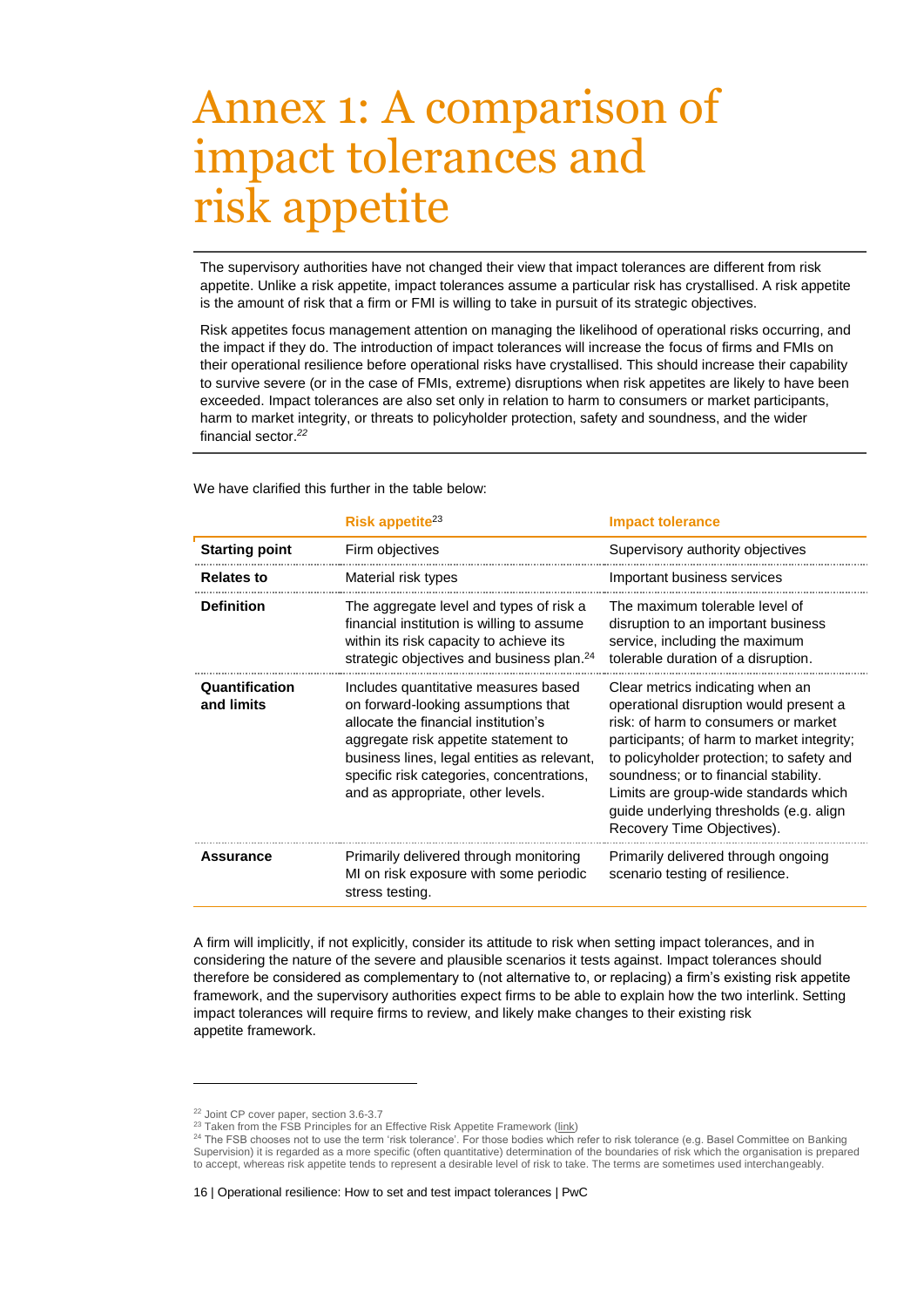# <span id="page-18-0"></span>Annex 2: How we help our clients

Using our unrivalled experience with clients on the topic of operational resilience, and our work helping regulators to develop proportional and effective regulation, we are strongly placed to help our clients with:

- 1 **Designing and building an operational resilience framework and toolkit**, including methodologies for identifying important business services and setting impact tolerances
- 2 **Proactive assurance and maturity assessments** over the design, implementation and operation of their framework, including using our Operational Resilience Maturity Assessment
- 3 **Regulatory advice and consultation paper responses**, sharing our own insights on the evolving policy documents and through discussions with regulators and other firms.

# **Spotlight on Operational Resilience Maturity Assessment (ORMA)**



## **Other PwC publications**

- PwC Joint Report with TheCityUK: ['Operational resilience in financial service: time to act'.](file:///C:/Users/1730160/AppData/Roaming/Microsoft/Word/‘Operational%20resilience%20in%20financial%20service:%20time%20to%20act’)
- PwC guide to: ['Becoming operationally resilient'.](https://www.pwc.co.uk/financial-services/assets/pdf/becoming-operationally-resilient.pdf)

## **Our credentials include**

- Invited to present oral evidence to the Treasury Select Committee for their inquiry into IT failures in 2019
- Are routinely selected by firms to conduct relevant Section 166 reviews for the PRA
- Are the provider of independent root cause analysis and post incident reviews to Boards following major operational incidents including the majority of high profile failures in recent years
- Run Operational Resilience Exchanges, bringing firms of similar business models together to share learnings on their approaches to define business services
- Supported the PRA in the development of Impact Tolerances in 2016.
- 17 | Operational resilience: How to set and test impact tolerances | PwC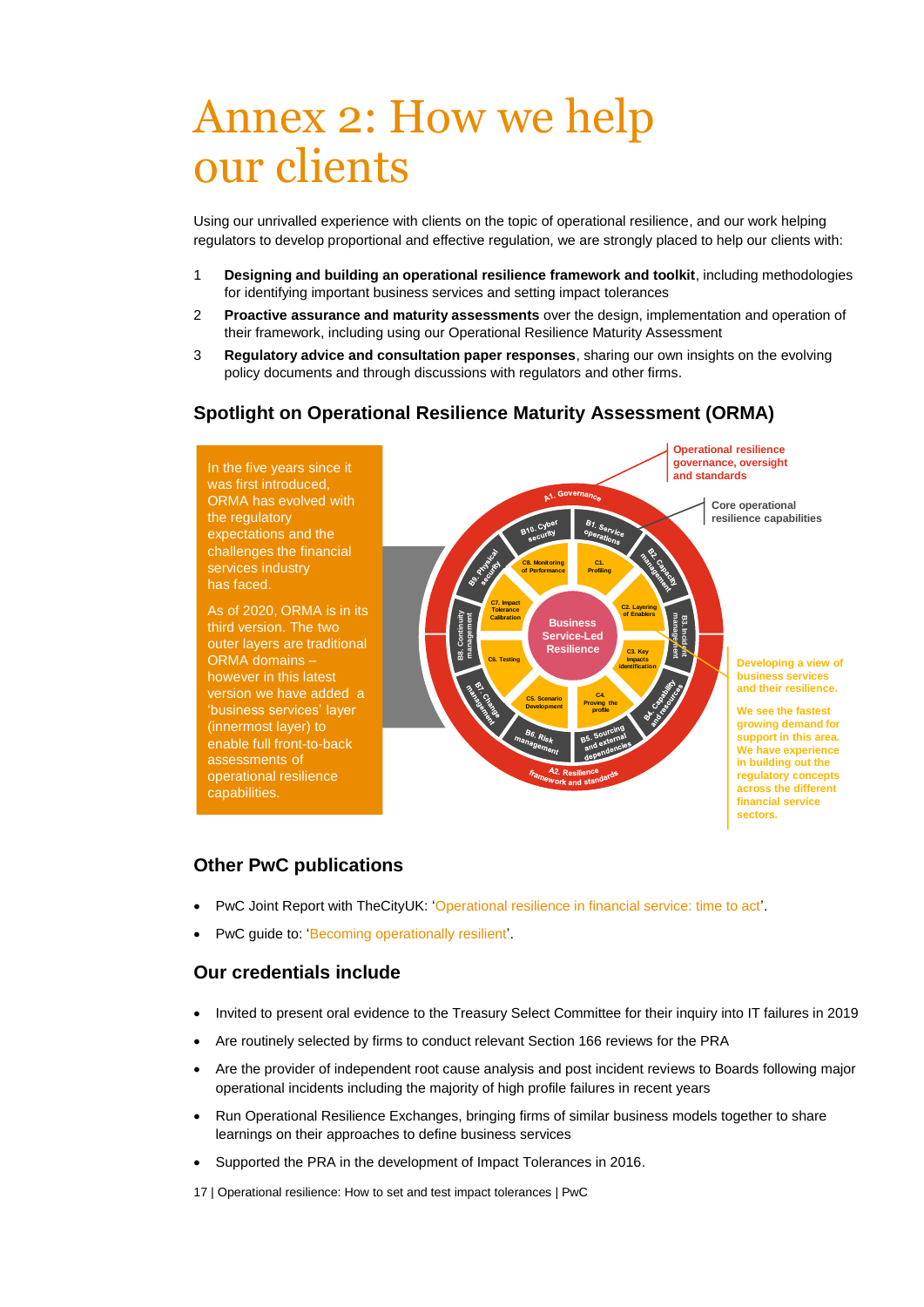# **Contributors**



**Simon Chard** Partner, Operational Resilience Lead

T: +44 (0) 7740 241051 E: simon.c.chard@pwc.com



#### **James Maxwell** Partner

T: +44 (0) 7525 925982 E: james.maxwell@pwc.com



**David Lukeman** Partner

T: +44 (0) 7801 227259 E: david.lukeman@pwc.com



**David Bettesworth** Partner

T: +44 (0) 7764 958594 E: david.bettesworth@pwc.com



**Duncan Scott** Director

T: +44 (0) 7894 393607 E: duncan.j.scott@pwc.com



**Stella Nunn** Director

T: +44 (0) 7932 144627 E: stella.nunn@pwc.com



**Stuart Birnie** Director

T: +44 (0) 7715 211440 E: stuart.m.birnie@pwc.com



**Adam Stage** Senior Manager

T: +44 (0) 7483 422845 E: adam.stage@pwc.com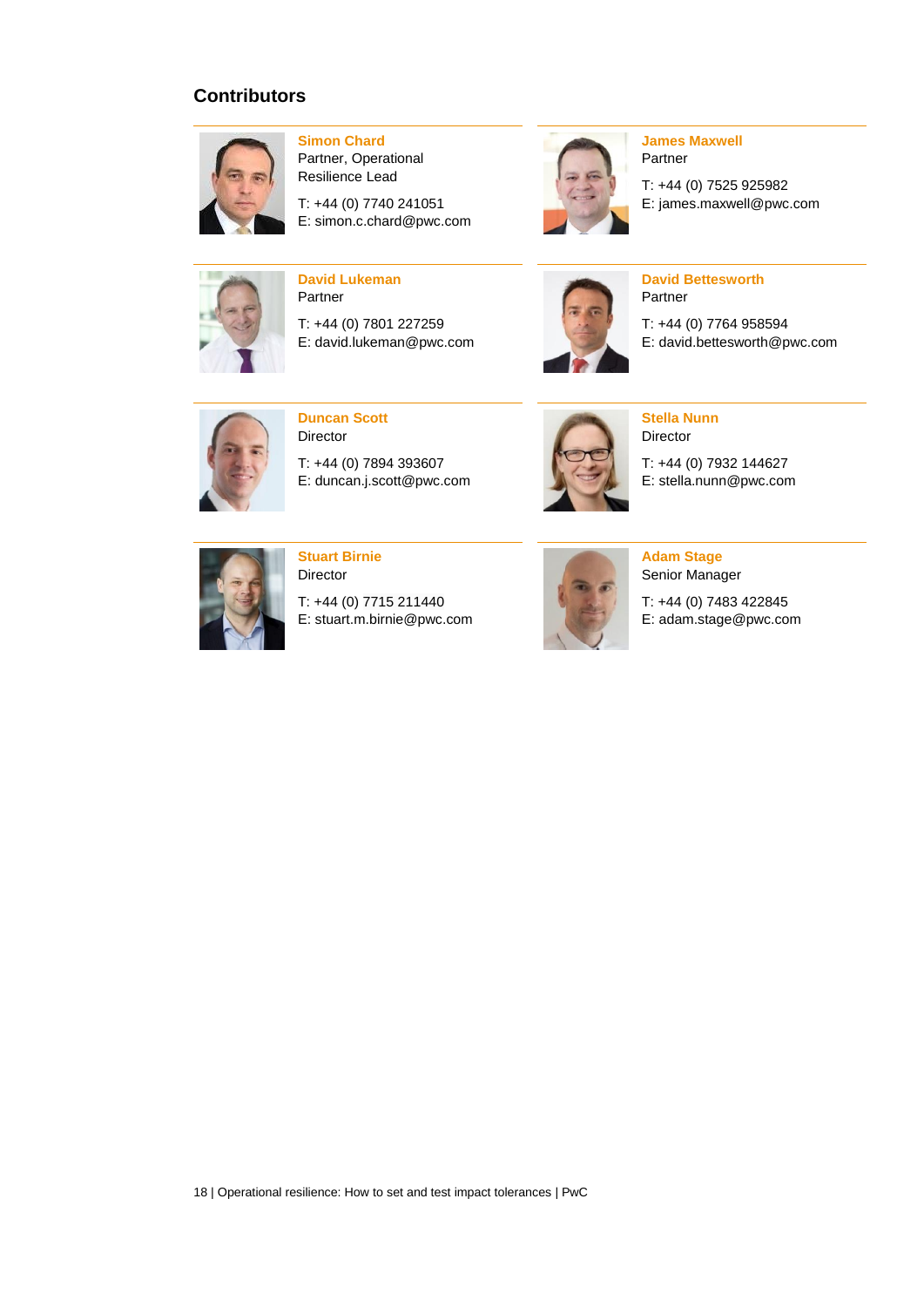**Notes**

19 | Operational resilience: How to set and test impact tolerances | PwC